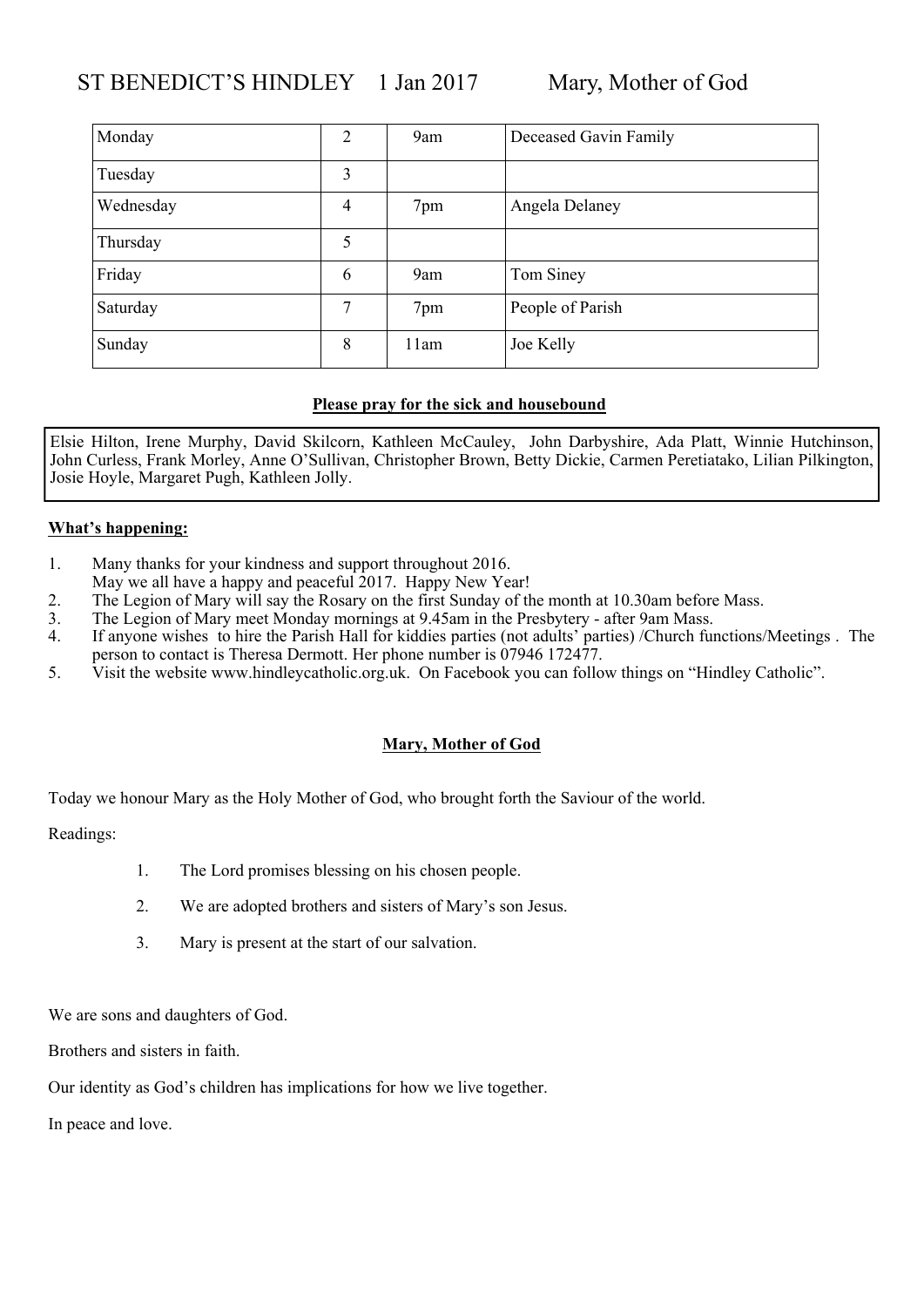## ST BENEDICT'S HINDLEY 8th Jan 2017 The Epiphany of the Lord

| Monday    | 9  | 9am  | David Harrington     |
|-----------|----|------|----------------------|
| Tuesday   | 10 |      |                      |
| Wednesday | 11 | 7pm  | Teresa and Freda     |
| Thursday  | 12 |      |                      |
| Friday    | 13 | 9am  | Mr A. Crank          |
| Saturday  | 14 | 7pm  | <b>Bridie Murphy</b> |
| Sunday    | 15 | 11am | People of Parish     |

### **Please pray for the sick and housebound**

Elsie Hilton, Irene Murphy, David Skilcorn, Kathleen McCauley, John Darbyshire, Ada Platt, Winnie Hutchinson, John Curless, Frank Morley, Anne O'Sullivan, Christopher Brown, Betty Dickie, Carmen Peretiatako, Lilian Pilkington, Josie Hoyle, Margaret Pugh, Kathleen Jolly.

#### **What's happening:**

- 1. Next Sunday is Peace Sunday, 50th Anniversary of World Peace Day.
- 2. This weekend there will be the 2017 White Flower Appeal for SPUC (The Society for the Protection of Unborn Children).
- 3. The Legion of Mary will say the Rosary on the first Sunday of the month at 10.30am before Mass.<br>4. The Legion of Mary meet Monday mornings at 9.45am in the Presbytery after 9am Mass.
- The Legion of Mary meet Monday mornings at 9.45am in the Presbytery after 9am Mass.
- 5. If anyone wishes to hire the Parish Hall for kiddies parties (not adults' parties) /Church functions/Meetings . The person to contact is Theresa Dermott. Her phone number is 07946 172477.
- 6. Visit the website www.hindleycatholic.org.uk. On Facebook you can follow things on "Hindley Catholic".

#### **The Epiphany of the Lord**

Today we celebrate Jesus as the Saviour of all peoples, represented by the Wise Men.

Readings:

- 1. The people will return from exile and Jerusalem will be restored.
- 2. Jewish and non Jewish people are no longer divided.
- 3. The quest of the Wise Men to find the infant King.

The mystery of God in Jesus is all inclusive.

Not just for some.

It calls us to be inclusive and all embracing in our dealings with those who differ from ourselves.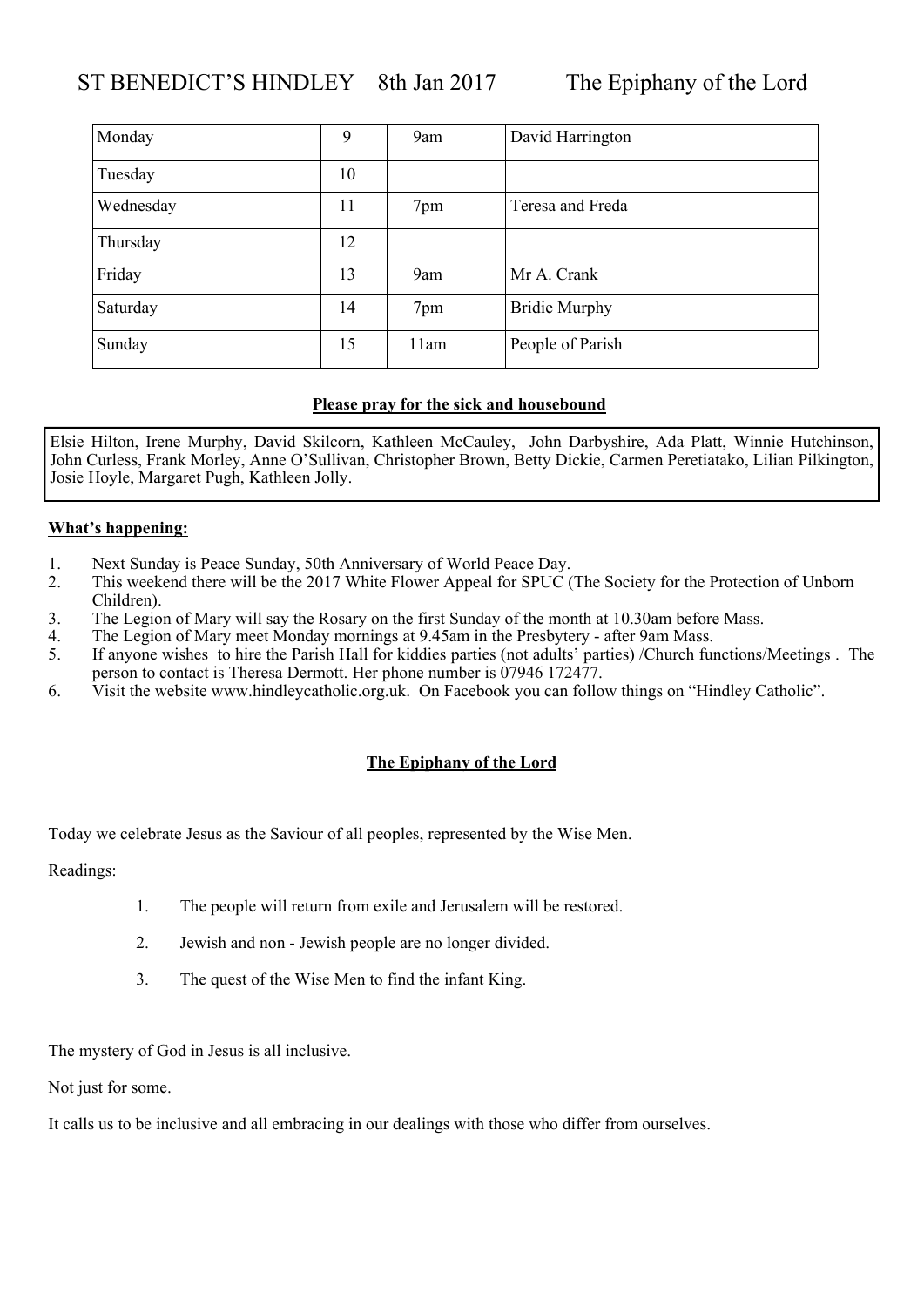| Monday    | 16 | 9am  | David Rees Jones          |
|-----------|----|------|---------------------------|
| Tuesday   | 17 |      |                           |
| Wednesday | 18 | 7pm  | Marjorie Turner           |
| Thursday  | 19 |      |                           |
| Friday    | 20 | 9am  | <b>Richard Fairhurst</b>  |
| Saturday  | 21 | 7pm  | People of Parish          |
| Sunday    | 22 | 11am | Special Intention (Kelly) |

Elsie Hilton, Irene Murphy, David Skilcorn, Kathleen McCauley, John Darbyshire, Ada Platt, Winnie Hutchinson, John Curless, Frank Morley, Anne O'Sullivan, Christopher Brown, Betty Dickie, Carmen Peretiatako, Lilian Pilkington, Josie Hoyle, Margaret Pugh, Kathleen Jolly.

#### **What's happening:**

- 1. Peace Sunday: our prayer is for peace in the world, our country and our houses.
- Pope Francis has chosen the theme: "Non violence: a style of politics for peace.
- 2. The CAFOD collection for December was £68.82. The total collection for 2016 was £1,021.90. Thank you for your continued support.

3. **Safeguarding Documentation (DBS)**. To ensure that the Parish complies with current legislation, it is important that volunteers within the Parish complete DBS clearance. This process involves the completion of forms and the photocopying of ID such as: valid passport, driving licence, birth/marriage certificate and also a utility bill or bank statement (not a mobile phone bill or insurance documentation). Therefore, would all volunteers (Eucharistic Ministers, Little Church Leaders, Legion of Mary etc) within the Parish collect the necessary blank forms from the Sacristy after Mass please?

Joanne Hocknull, our Parish Safeguarding Representative, will be available after 7pm Mass on Wednesday 18 January and also after 7pm Mass on Saturday 21 January to help volunteers with this process. If you are unavailable on either of these dates, please contact Joanne on 07966 396 240 to arrange a suitable alternative Thank you.

- 4. The Legion of Mary will say the Rosary on the first Sunday of the month at 10.30am before Mass.<br>5. The Legion of Mary meet Monday mornings at 9.45am in the Presbytery after 9am Mass.
- The Legion of Mary meet Monday mornings at 9.45am in the Presbytery after 9am Mass.
- 6. If anyone wishes to hire the Parish Hall for kiddies parties (not adults' parties) /Church functions/Meetings . The person to contact is Theresa Dermott. Her phone number is 07946 172477.
- 7. Visit the website www.hindleycatholic.org.uk. On Facebook you can follow things on "Hindley Catholic".

### **2nd Sunday in Ordinary Time**

Jesus is proclaimed God's beloved Son and anointed with the Holy Spirit. We are baptised in life with Jesus.

Readings:

- 1. God's servant is called to bring all people to God.
- 2. Paul prays that the people will experience the grace and peace of Christ.
- 3. Jesus is "the Lamb of God that takes away the sin of the world".

Isaiah is the prophet.

Paul is an apostle.

Both are called to witness the things of God to the world by the quality and pattern of their lives,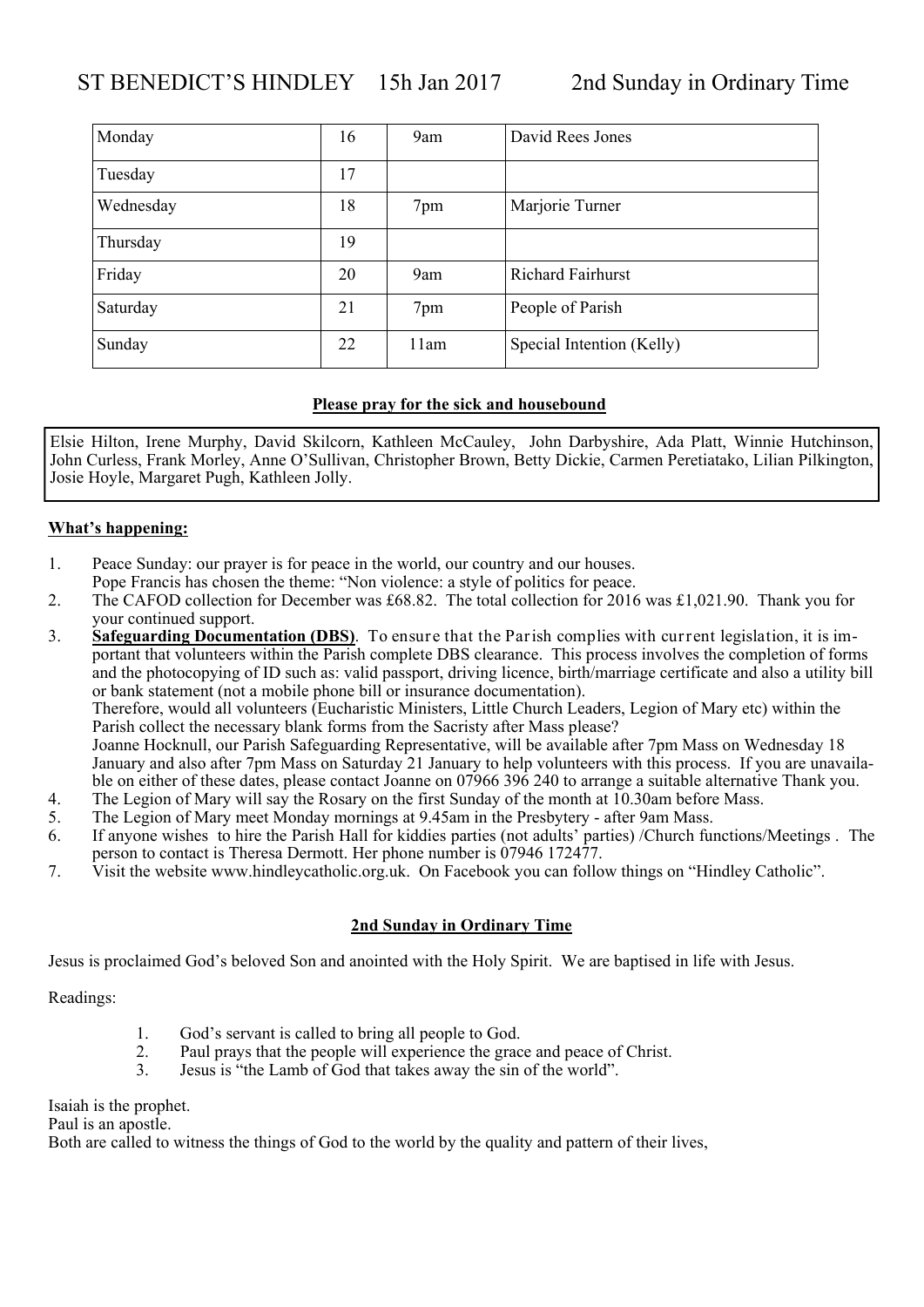### ST BENEDICT'S HINDLEY 22nd Jan 2017 3rd Sunday of the Year

| Monday    | 23 | 9am     | Rita Petrie           |
|-----------|----|---------|-----------------------|
| Tuesday   | 24 |         |                       |
| Wednesday | 25 | 7pm     | Jim Whellen           |
| Thursday  | 26 |         |                       |
| Friday    | 27 | 10.30am | Requiem John Harrison |
| Saturday  | 28 | 7pm     | Monica Andrews        |
| Sunday    | 29 | 11am    | People of Parish      |

### **Please pray for the sick and housebound**

Elsie Hilton, Irene Murphy, David Skilcorn, Kathleen McCauley, John Darbyshire, Ada Platt, Winnie Hutchinson, John Curless, Frank Morley, Anne O'Sullivan, Christopher Brown, Betty Dickie, Carmen Peretiatako, Lilian Pilkington, Josie Hoyle, Margaret Pugh, Kathleen Jolly.

**Lately Dead:** John Harrison R.I.P. Requiem on Friday at 10.30 Agnes Turner R.I.P. No funeral details yet.

#### **What's happening:**

- 1. Today Catenians: a little few words about themselves. Catenians are a group of Catholic gentlemen who live their faith by praying together, socialising and helping others.
- 2. The Legion of Mary will say the Rosary on the first Sunday of the month at 10.30am before Mass.
- 3. The Legion of Mary meet Monday mornings at 9.45am in the Presbytery after 9am Mass.
- 4. If anyone wishes to hire the Parish Hall for kiddies parties (not adults' parties) /Church functions/Meetings . The person to contact is Theresa Dermott. Her phone number is  $\hat{0}$ 7946 172477.
- 5. Visit the website www.hindleycatholic.org.uk. On Facebook you can follow things on "Hindley Catholic".

### **3rd Sunday of the Year**

Jesus took ordinary and humble people and made them heralds and apostles of the Kingdom of God. He can empower us.

Readings:

- 1. Isaiah forsees the great day of liberation.
- 2. The death and resurrection of Jesus are the basis of our unity.
- 3. Isaiah's prophecy is being fulfilled in Jesus as he gathers his apostles.

St Paul, writing to the Church at Corinth, reminds them they have lost their way.

Personality and sectional rivalries are tearing them apart.

Paul steers them back to Christ.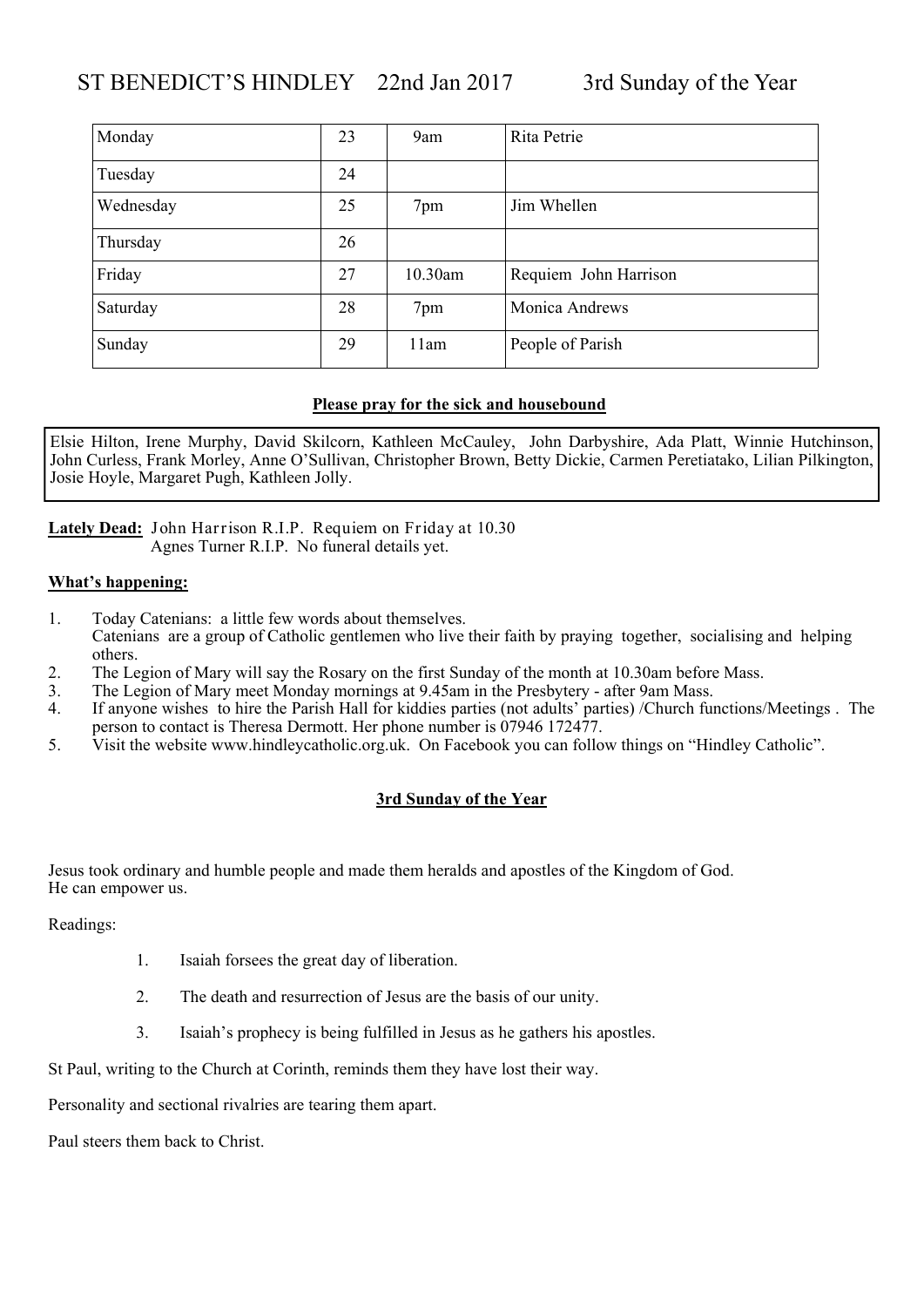### ST BENEDICT'S HINDLEY 29th Jan 2017 4th Sunday of the Year

| Monday    | 30             | 9am<br>1 <sub>pm</sub> | James Hampson<br>REQUIEM: Agnes Turner |
|-----------|----------------|------------------------|----------------------------------------|
| Tuesday   | 31             |                        |                                        |
| Wednesday |                | 7pm                    | Philip Brynes                          |
| Thursday  | $\overline{2}$ |                        |                                        |
| Friday    | 3              | 9am                    | Sarah Jones                            |
| Saturday  | 4              | 7pm                    | People of Parish                       |
| Sunday    | 5              | 11am                   | Donald Calderbank                      |

#### **Please pray for the sick and housebound**

Irene Murphy, David Skilcorn, Kathleen McCauley, John Darbyshire, Ada Platt, Winnie Hutchinson, John Curless, Frank Morley, Anne O'Sullivan, Christopher Brown, Betty Dickie, Carmen Peretiatako, Lilian Pilkington, Josie Hoyle, Margaret Pugh, Kathleen Jolly.

#### **What's happening:**

- 1. This weekend we have a Pastoral Letter from the Archbishop regarding School Governors and in particular the shortage within the Archdiocese. To accompany this there are some leaflets which will be at back of Church, so please take one if you find you may be interested.
- 2. The Legion of Mary will say the Rosary on the first Sunday of the month at 10.30am before Mass.
- 3. The Legion of Mary meet Monday mornings at 9.45am in the Presbytery after 9am Mass.
- 4. If anyone wishes to hire the Parish Hall for kiddies parties (not adults' parties) /Church functions/Meetings . The person to contact is Theresa Dermott. Her phone number is 07946 172477.
- 5. Visit the website www.hindleycatholic.org.uk. On Facebook you can follow things on "Hindley Catholic".

#### **4th Sunday of the Year**

News often needs some explaining.

We must listen to the Good News and make its meaning clear to others.

Readings:

- 1. The prophet stresses the need to seek out the Lord and heed his word.
- 2. God chose the weak in the eyes of the world to be God's own.
- 3. Jesus outlines those to whom the kingdom belongs.

God chooses what is foolish by human reckoning.

The world values power and influence.

The Lord values thinking of others before we think of ourselves.

How foolish is that?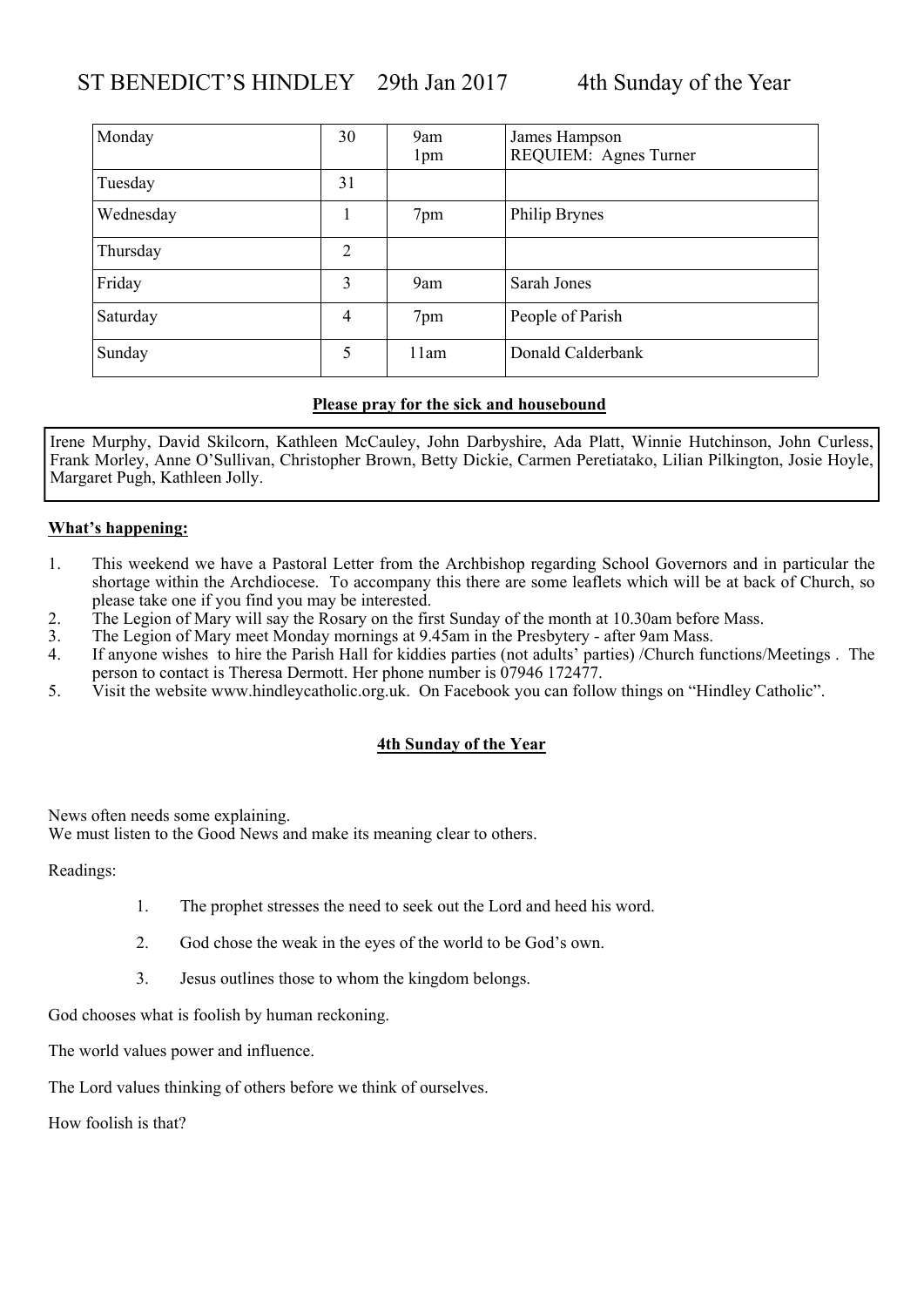### ST BENEDICT'S HINDLEY 12th February 2017 6th Sunday of the Year

| Monday    | 13 | 9am     | <b>Bill McDonnell</b>           |
|-----------|----|---------|---------------------------------|
| Tuesday   | 14 | 10.30am | REQUIEM: Elizabeth Featherstone |
| Wednesday | 15 | 7pm     | Intention                       |
| Thursday  | 16 |         |                                 |
| Friday    | 17 | 9am     | Mr & Mrs J Crank (Snr)          |
| Saturday  | 18 | 7pm     | People of Parish                |
| Sunday    | 19 | 11am    | Agnes & Frank Turner            |

#### **Please pray for the sick and housebound**

Irene Murphy, David Skilcorn, Kathleen McCauley, John Darbyshire, Ada Platt, Winnie Hutchinson, John Curless, Frank Morley, Anne O'Sullivan, Christopher Brown, Betty Dickie, Carmen Peretiatako, Lilian Pilkington, Josie Hoyle, Margaret Pugh, Kathleen Jolly.

#### **What's happening:**

- 1. This weekend, World Day of Prayer for the sick.
- 2. The CAFOD collection for January was £73.41. Thank you.
- 3. LEGION OF MARY, ST BENEDICT'S, HINDLEY are having a Day of Recollection on Tuesday 7th March at St Benedict's with Holy Mass at 11am. Hot pot lunch and afternoon tea will be served, cost £5.00. All will be most welcomed. Anyone interested please contact the Legion of Mary.
- 4. If we get enough articles etc. there will be a Parish Magazine for Easter. The closing date for these will be 19th March, so that's about six weeks to get your thinking caps on. Please contact Kath Holden
- 5. The Legion of Mary will say the Rosary on the first Sunday of the month at 10.30am before Mass.
- 6. The Legion of Mary meet Monday mornings at 9.45am in the Presbytery after 9am Mass.
- 7. If anyone wishes to hire the Parish Hall for kiddies parties (not adults' parties) /Church functions/Meetings . The person to contact is Theresa Dermott. Her phone number is 07946 172477.
- 8. Visit the website www.hindleycatholic.org.uk. On Facebook you can follow things on "Hindley Catholic".

#### **6th Sunday of the Year**

To live a good life is well within our grasp, says the Lord, but in a wicked world virtue needs deep roots.

Readings:

- 1. Good news is possible for everyone.
- 2. True wisdom of life is found in Christ Jesus.
- 3. Goodness is never skin deep.

It is only by facing our "fear and trembling" that we learn how much we love the Gospel.

This only happens when the Good News is lived out in the real world, not just in safe places like the church building.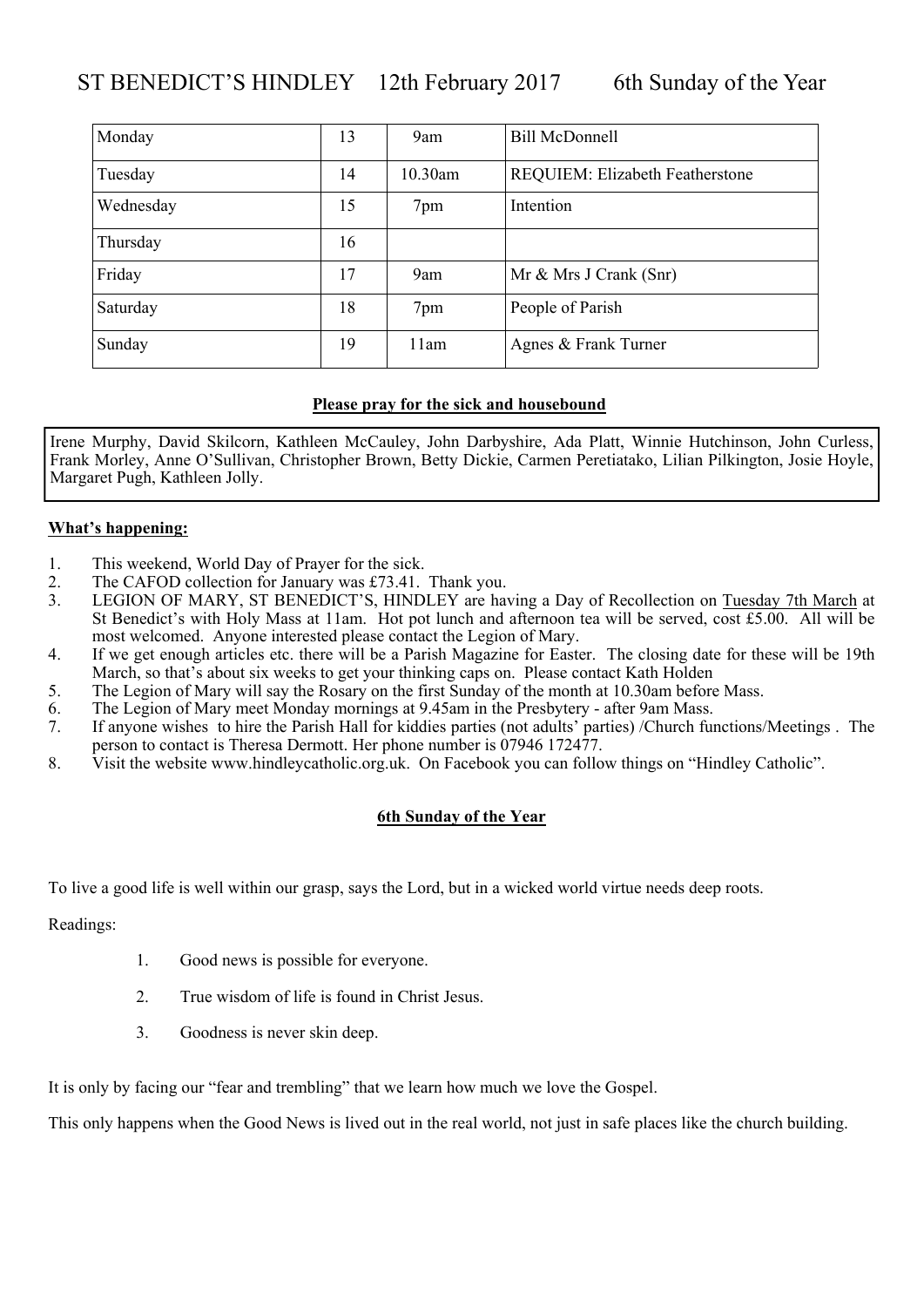### ST BENEDICT'S HINDLEY 19th February 2017 7th Sunday of the Year

| Monday    | 20 | 9am  | Maureen Woods    |
|-----------|----|------|------------------|
| Tuesday   | 21 |      |                  |
| Wednesday | 22 | 7pm  | Winifred Simpson |
| Thursday  | 23 |      |                  |
| Friday    | 24 | 9am  | David Rees Jones |
| Saturday  | 25 | 7pm  | People of Parish |
| Sunday    | 26 | 11am | Joe Kelly        |

#### **Please pray for the sick and housebound**

Irene Murphy, David Skilcorn, Kathleen McCauley, John Darbyshire, Ada Platt, Winnie Hutchinson, John Curless, Frank Morley, Anne O'Sullivan, Christopher Brown, Betty Dickie, Carmen Peretiatako, Lilian Pilkington, Josie Hoyle, Margaret Pugh, Kathleen Jolly.

#### **What's happening:**

- 1. Friday 24th Feb, 6.45pm at All Saints, Golborne. Fr. Francis to celebrate 25 years since All Saints opened. Tickets £1. See poster in Church porch.
- 2. RED BOXES. Mill Hill Fathers are going to come and appeal for new holders and report on their work.
- 3. Further to the above Red Boxes, our list of box holders needs updating. If you have a box that hasn't been opened in the past twelve months could you please leave it in the Sacristy so that it can be counted and then left for you to collect at your convenience. Currently we only have 8 collectors. If you would like to volunteer to help could you please contact: Margaret Rothwell, Treasurer or Teresa Hull, Secretary.
- 4. Thanks for donation in memory of Elizabeth Featherstone R.I.P.
- 5. LEGION OF MARY, ST BENEDICT'S, HINDLEY are having a Day of Recollection on Tuesday 7th March at St Benedict's with Holy Mass at 11am. Hot pot lunch and afternoon tea will be served, cost £5.00. All will be most welcomed. Anyone interested please contact Sue Mines 07952 822440.
- 6. If we get enough articles etc. there will be a Parish Magazine for Easter. The closing date for these will be 19th March, so that's about six weeks to get your thinking caps on. Please contact Kath Holden
- 7. The Legion of Mary will say the Rosary on the first Sunday of the month at 10.30am before Mass.
- 8. The Legion of Mary meet Monday mornings at 9.45am in the Presbytery after 9am Mass.
- 9. If anyone wishes to hire the Parish Hall for kiddies parties (not adults' parties) /Church functions/Meetings . The person to contact is Theresa Dermott. Her phone number is 07946 172477.
- 10. Visit the website www.hindleycatholic.org.uk. On Facebook you can follow things on "Hindley Catholic".

#### **7th Sunday of the Year**

We are called to be holy just as God is holy. Love all our brothers and sisters.

Readings:

- 1. We are to be holy as God is holy.
- 2. The Spirit of God lives among us for we are God's temple.
- 3. We are to be perfect as our heavenly Father is perfect.

St. Paul sees that our unity as Christians is rooted in Christ.

It is only in him that we see our true dignity as children of God; and see that dignity in others as well.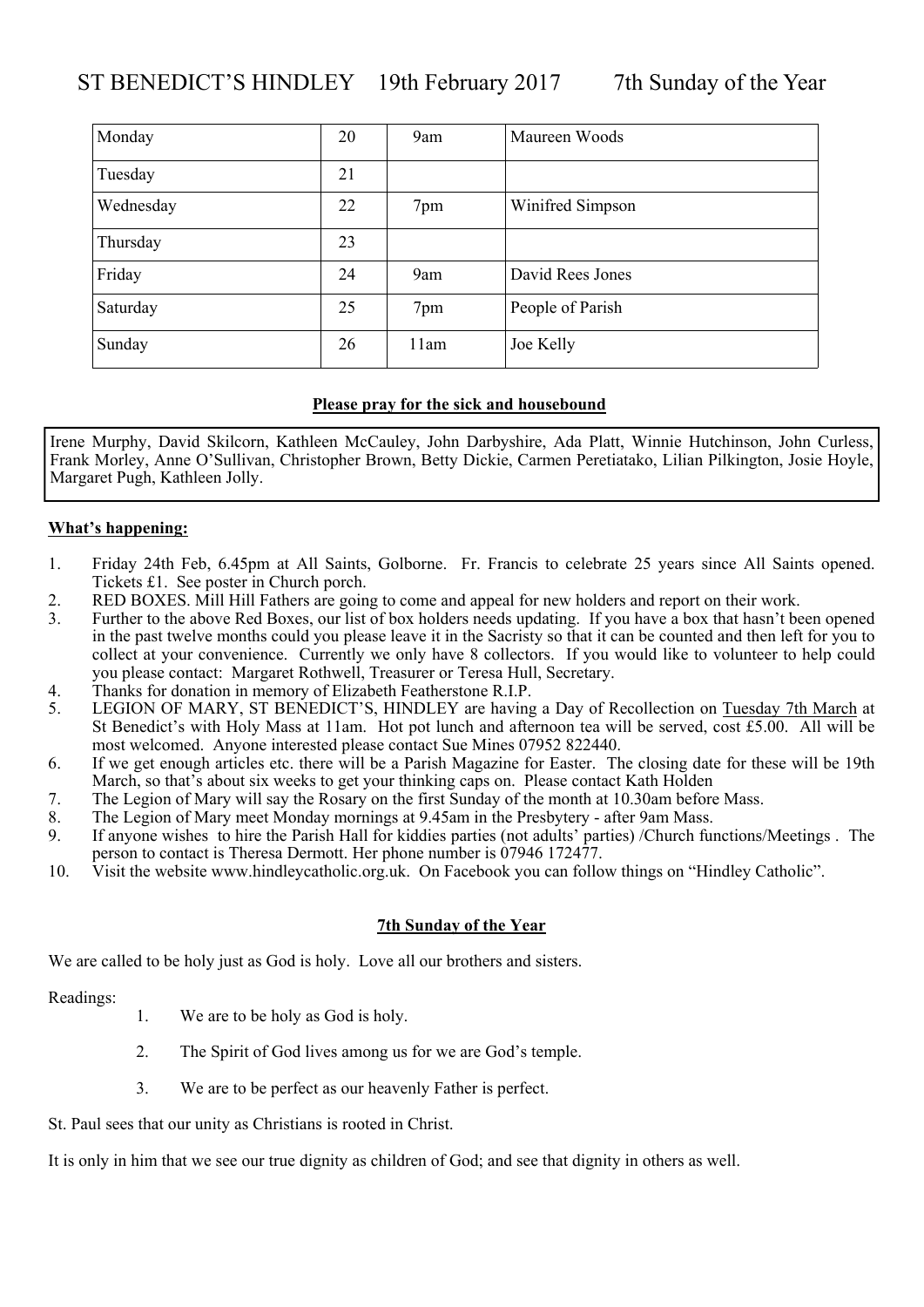| Monday        | 27             | 9am            | <b>Frances Dickenson</b>                |
|---------------|----------------|----------------|-----------------------------------------|
| Tuesday       | 28             |                |                                         |
| Ash Wednesday |                | 12 noon<br>7pm | Cath Ryan<br>Intention                  |
| Thursday      | $\overline{2}$ |                |                                         |
| Friday        | 3              | 9am<br>7pm     | Teresa Meadows<br>Stations of the Cross |
| Saturday      | $\overline{4}$ | 7pm            | <b>Milton France</b>                    |
| Sunday        | 5              | 11am           | People of Parish                        |

Irene Murphy, David Skilcorn, Kathleen McCauley, John Darbyshire, Ada Platt, Winnie Hutchinson, John Curless, Frank Morley, Anne O'Sullivan, Christopher Brown, Betty Dickie, Carmen Peretiatako, Lilian Pilkington, Josie Hoyle, Margaret Pugh, Kathleen Jolly.

#### **What's happening:**

- 1. ASH WEDNESDAY: We will have Mass and Ashes at 12 noon and 7.00pm.
- Give you all a chance to start Lent.
- 2. Stations of the Cross at 7pm each Friday of Lent.
- 3. LEGION OF MARY, ST BENEDICT'S, HINDLEY are having a Day of Recollection on Tuesday 7th March at St Benedict's with Holy Mass at 11am. Hot pot lunch and afternoon tea will be served, cost £5.00. All will be most welcomed. Anyone interested please contact Sue Mines 07952 822440. There is a list at the back of Church for those who are going for catering purposes.
- 4. MILL HILL: Fr. Hughes is here today.
- 5. If we get enough articles etc. there will be a Parish Magazine for Easter. The closing date for these will be 19th March, so that's about six weeks to get your thinking caps on. Please contact Kath Holden
- 6. The Legion of Mary will say the Rosary on the first Sunday of the month at 10.30am before Mass.
- 7. The Legion of Mary meet Monday mornings at 9.45am in the Presbytery after 9am Mass.
- 8. If anyone wishes to hire the Parish Hall for kiddies parties (not adults' parties) /Church functions/Meetings . The person to contact is Theresa Dermott. Her phone number is 07946 172477.
- 9. Visit the website www.hindleycatholic.org.uk. On Facebook you can follow things on "Hindley Catholic".

#### **8th Sunday of the Year**

The birds of the air flourish under God's watchful eye. Our lives, too, in God's grace can be lived in tranquillity of spirit.

Readings:

- 1. God's love for us is like a mother's for her child.
- 2. The Lord alone is the true judge.
- 3. Nature has a lesson for us.

Paul draws a wonderful conclusion from the teaching "Do not judge". It is: We cannot judge even ourselves.

All we can do is observe, reflect and try and learn a little.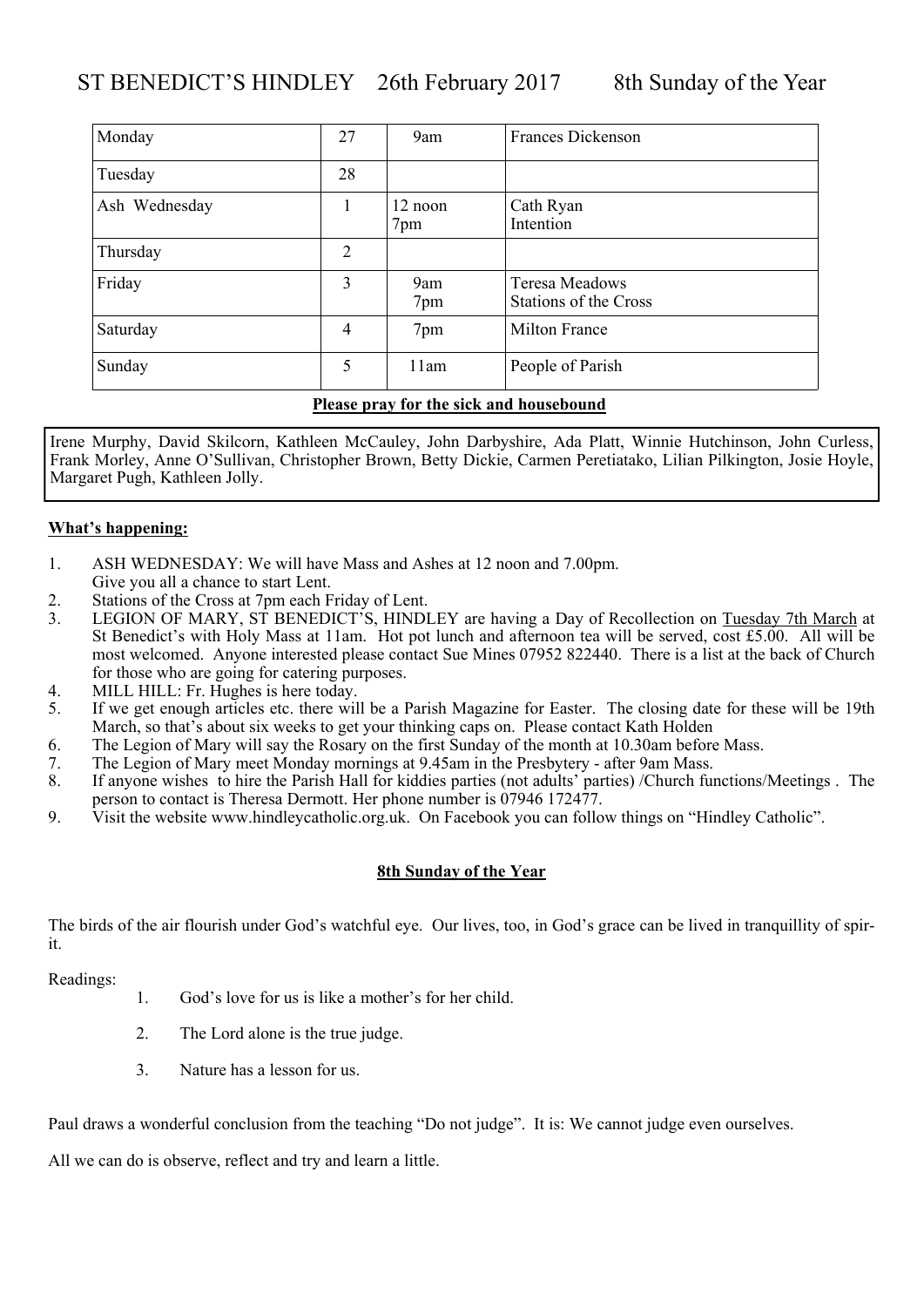## ST BENEDICT'S HINDLEY 5th March 2017 1st Sunday of Lent

| Monday    | 6  | 9am        | Simeon Hough                              |
|-----------|----|------------|-------------------------------------------|
| Tuesday   | 7  |            |                                           |
| Wednesday | 8  | 7pm        | Elizabeth Featherstone                    |
| Thursday  | 9  | 10.30am    | REQUIEM: Phyllis Hilton                   |
| Friday    | 10 | 9am<br>7pm | Lily Cork<br><b>Stations of the Cross</b> |
| Saturday  | 11 | 7pm        | Peggy Darbyshire                          |
| Sunday    | 12 | 11am       | People of Parish                          |

#### **Please pray for the sick and housebound**

Irene Murphy, David Skilcorn, Kathleen McCauley, John Darbyshire, Ada Platt, Winnie Hutchinson, John Curless, Frank Morley, Anne O'Sullivan, Christopher Brown, Betty Dickie, Carmen Peretiatako, Lilian Pilkington, Josie Hoyle, Margaret Pugh, Kathleen Jolly.

**Lately Dead:** Elsie Hull R.I.P.

- **What's happening:**<br><sup>1</sup> Stations of the Stations of the Cross at 7pm each Friday of Lent.
- 2. LEGION OF MARY, ST BENEDICT'S, HINDLEY are having a Day of Recollection on Tuesday 7th March at St Benedict's with Holy Mass at 11am. Hot pot lunch and afternoon tea will be served, cost £5.00. All will be most welcomed. Anyone interested please contact Sue Mines 07952 822440. There is a list at the back of Church for those who are going for catering purposes.
- 3. There will be a meeting at 7.30pm in the Parish Hall on Monday 20th March for the Fund Raising Group, and anyone else who might like to help will be very welcome.
- 4. If we get enough articles etc. there will be a Parish Magazine for Easter. The closing date for these will be 19th March. Please contact Kath Holden or hand articles in to Father.
- 5. The Legion of Mary will say the Rosary on the first Sunday of the month at 10.30am before Mass.
- 6. The Legion of Mary meet Monday mornings at 9.45am in the Presbytery after 9am Mass.
- 7. If anyone wishes to hire the Parish Hall for kiddies parties (not adults' parties) /Church functions/Meetings . The person to contact is Theresa Dermott. Her phone number is 07946 172477.
- 8. Visit the website www.hindleycatholic.org.uk. On Facebook you can follow things on "Hindley Catholic".

#### **1st Sunday of Lent**

The season of Lent summons us to turn our faces to the Lord and allow the gaze of his mercy to teach our hearts.

Readings:

- 1. Adam and Eve succumb to temptation.
- 2. Christ gives the utterly free gift of salvation to all people.
- 3. Jesus fights temptation and reminds us to worship God alone.

Paul is very outspoken when he condemns sin and sinners.

But he is very forthright when emphasising the redemptive effect of the life and death of Christ.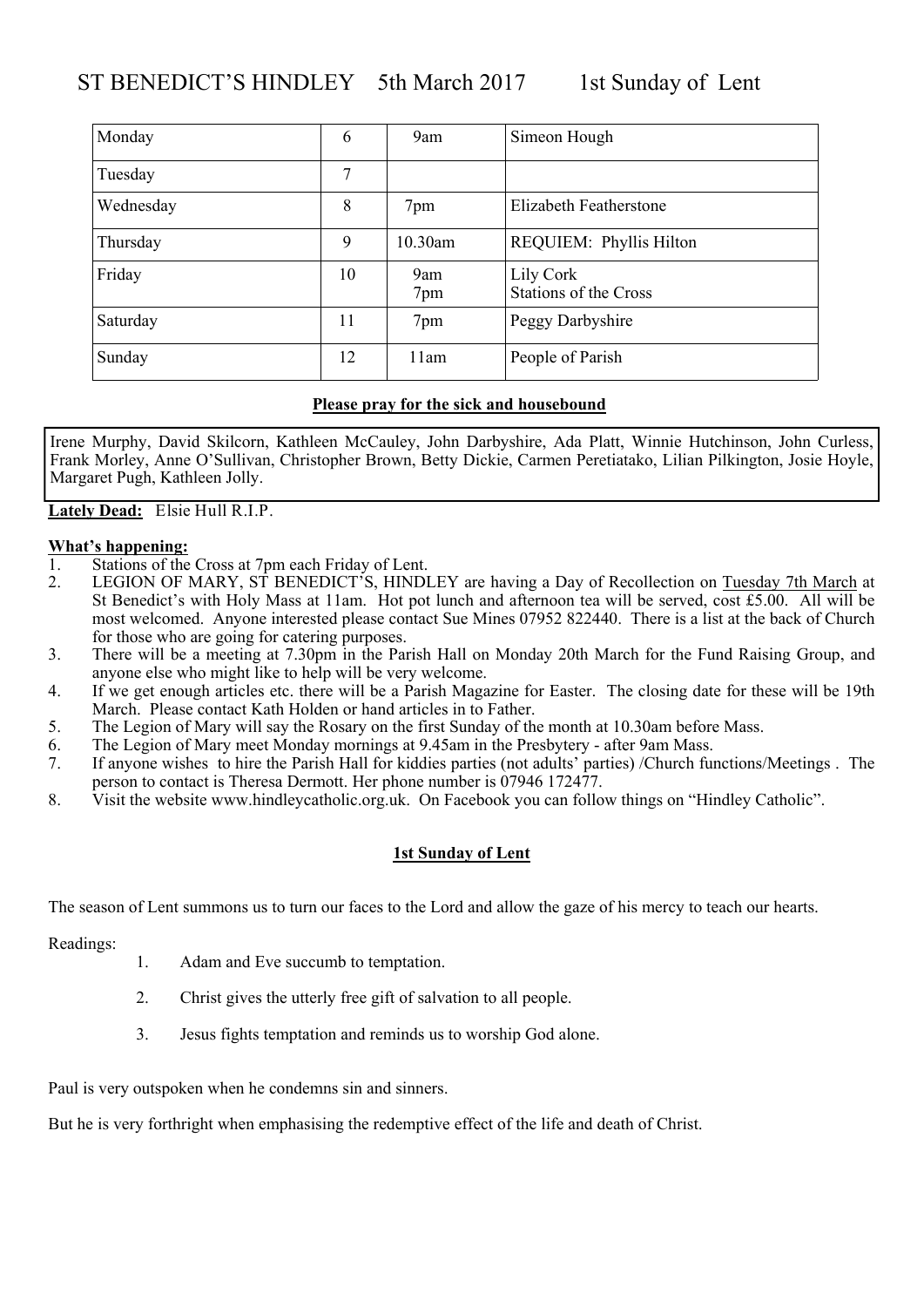## ST BENEDICT'S HINDLEY 12th March 2017 2nd Sunday of Lent

| Monday    | 13 | 9am        | Elsie Hull                                      |
|-----------|----|------------|-------------------------------------------------|
| Tuesday   | 14 |            |                                                 |
| Wednesday | 15 | 7pm        | Vera Ion                                        |
| Thursday  | 16 |            |                                                 |
| Friday    | 17 | 9am<br>7pm | Mr & Mrs Kenyon<br><b>Stations of the Cross</b> |
| Saturday  | 18 | 7pm        | People of Parish                                |
| Sunday    | 19 | 11am       | Mary Fairhurst                                  |

#### **Please pray for the sick and housebound**

Irene Murphy, David Skilcorn, Kathleen McCauley, John Darbyshire, Ada Platt, Winnie Hutchinson, John Curless, Frank Morley, Anne O'Sullivan, Christopher Brown, Betty Dickie, Carmen Peretiatako, Lilian Pilkington, Josie Hoyle, Margaret Pugh, Kathleen Jolly.

#### **What's happening:**

- 1. Stations of the Cross at 7pm each Friday of Lent.
- 2. There will be a meeting at 7.30pm in the Parish Hall on Monday 20th March for the Fund Raising Group, and anyone else who might like to help will be very welcome.
- 3. The closing date for articles for the Parish Magazine will be 19th March (next Sunday). Please contact Kath Holden or hand them in to Father.
- 4. The Legion of Mary will say the Rosary on the first Sunday of the month at 10.30am before Mass.<br>5. The Legion of Mary meet Monday mornings at 9.45am in the Presbytery after 9am Mass.
- The Legion of Mary meet Monday mornings at 9.45am in the Presbytery after 9am Mass.
- 6. If anyone wishes to hire the Parish Hall for kiddies parties (not adults' parties) /Church functions/Meetings . The person to contact is Theresa Dermott. Her phone number is 07946 172477.
- 7. Visit the website www.hindleycatholic.org.uk. On Facebook you can follow things on "Hindley Catholic".

#### **2nd Sunday of Lent**

The Father reveals the identity of Christ. The Son of God.

Readings:

- 1. Abraham is called to step out in faith with the promise of blessings.
- 2. We are encouraged to lean on God's power.
- 3. The disciples witness the Transfiguration.

Paul urges Timothy to be ready to undertake hardship for the Gospel.

From the outset Christianity faced opposition and persecution.

We pray for those who today suffer for their faith.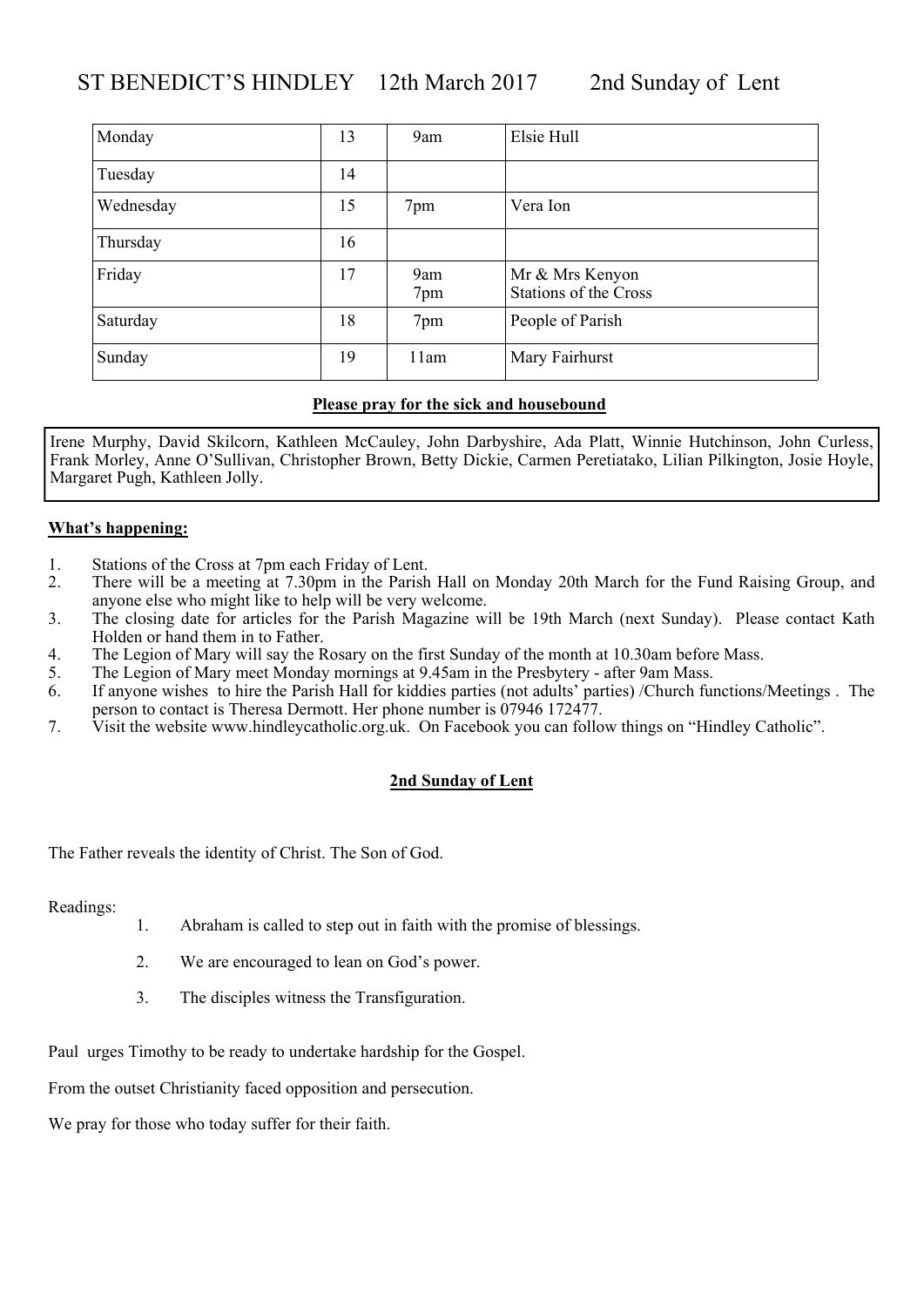| Monday    | 27             | 9am        | Kathleen Cunningham                                               |
|-----------|----------------|------------|-------------------------------------------------------------------|
| Tuesday   | 28             |            |                                                                   |
| Wednesday | 29             | 7pm        | <b>Richard and Mary Platt</b>                                     |
| Thursday  | 30             |            |                                                                   |
| Friday    | 31             | 9am<br>7pm | <b>Bridget and Patrick Durkin</b><br><b>Stations of the Cross</b> |
| Saturday  |                | 7pm        | People of Parish                                                  |
| Sunday    | $\overline{2}$ | 11am       | Ian Jones                                                         |

Irene Murphy, David Skilcorn, Kathleen McCauley, John Darbyshire, Ada Platt, Winnie Hutchinson, John Curless, Frank Morley, Anne O'Sullivan, Christopher Brown, Betty Dickie, Carmen Peretiatako, Lilian Pilkington, Josie Hoyle, Margaret Pugh, Kathleen Jolly.

**Lately Dead:** Richard Platt has died. There will be a FUNERAL SERVICE on Wednesday 29th at 10.30am. R.I.P.

David Meehan R.I.P. No funeral arrangements yet.

# **What's happening:**<br>1. Stations of the

- Stations of the Cross at 7pm each Friday of Lent.
- 2. Could parishioners who use envelopes for their weekly donations pick up their new box from the back of Church.<br><sup>3</sup> The annual Plant/Spring Sale will take place on Saturday 13th May in the Parish Hall and grounds As usua
- The annual Plant/Spring Sale will take place on Saturday 13th May in the Parish Hall and grounds. As usual advance Order Forms for plants will be available a few weeks before the event. If you have any unwanted gifts there will be the usual collection box at the back of Church once the Easter Services are completed. If anyone would like to donate raffle prizes please see Kath Holden or hand them in to Father.
- 4. The Legion of Mary will say the Rosary on the first Sunday of the month at 10.30am before Mass.
- 5. The Legion of Mary meet Monday mornings at 9.45am in the Presbytery after 9am Mass.
- 6. If anyone wishes to hire the Parish Hall for kiddies parties (not adults' parties) /Church functions/Meetings . The person to contact is Theresa Dermott. Her phone number is 07946 172477.
- 7. Visit the website www.hindleycatholic.org.uk. On Facebook you can follow things on "Hindley Catholic".
- 8. The annual Mass of Chrism will be celebrated on Wednesday the 12th of April (Wednesday of Holy Week) in the Metropolitan Cathedral at Liverpool at 7.30pm. This is the occasion when the Holy Oils are blessed to be used in the parishes of the Archdiocese throughout the coming year, and when the priests of the Archdiocese renew the promises of their ordination. If you would like to reserve a seat on the free coach going to this event, please write your name on the list which has been placed on the notice board at the back of church. The coach will leave from Sacred Heart Church, Hindley Green at 6.00pm prompt, picking up on the way from the former Monaco Ballroom in Hindley and then from Holy Family Church, Platt Bridge. The return departure of the coach from the Cathedral will be at approximately 9.30pm.

#### **4th Sunday of Lent**

Light and darkness; sight and blindness; forgiveness and fullness of life; these are themes of Lent.

Readings:

- 1. David, the youngest is anointed King.
- 2. A people once in darkness are now in the light of the Lord.
- 3. Jesus cures a man born blind.

St. Paul is urging the Ephesians, and ourselves, to live virtuous lives. Lives of goodness, justice and truth. Children of the light.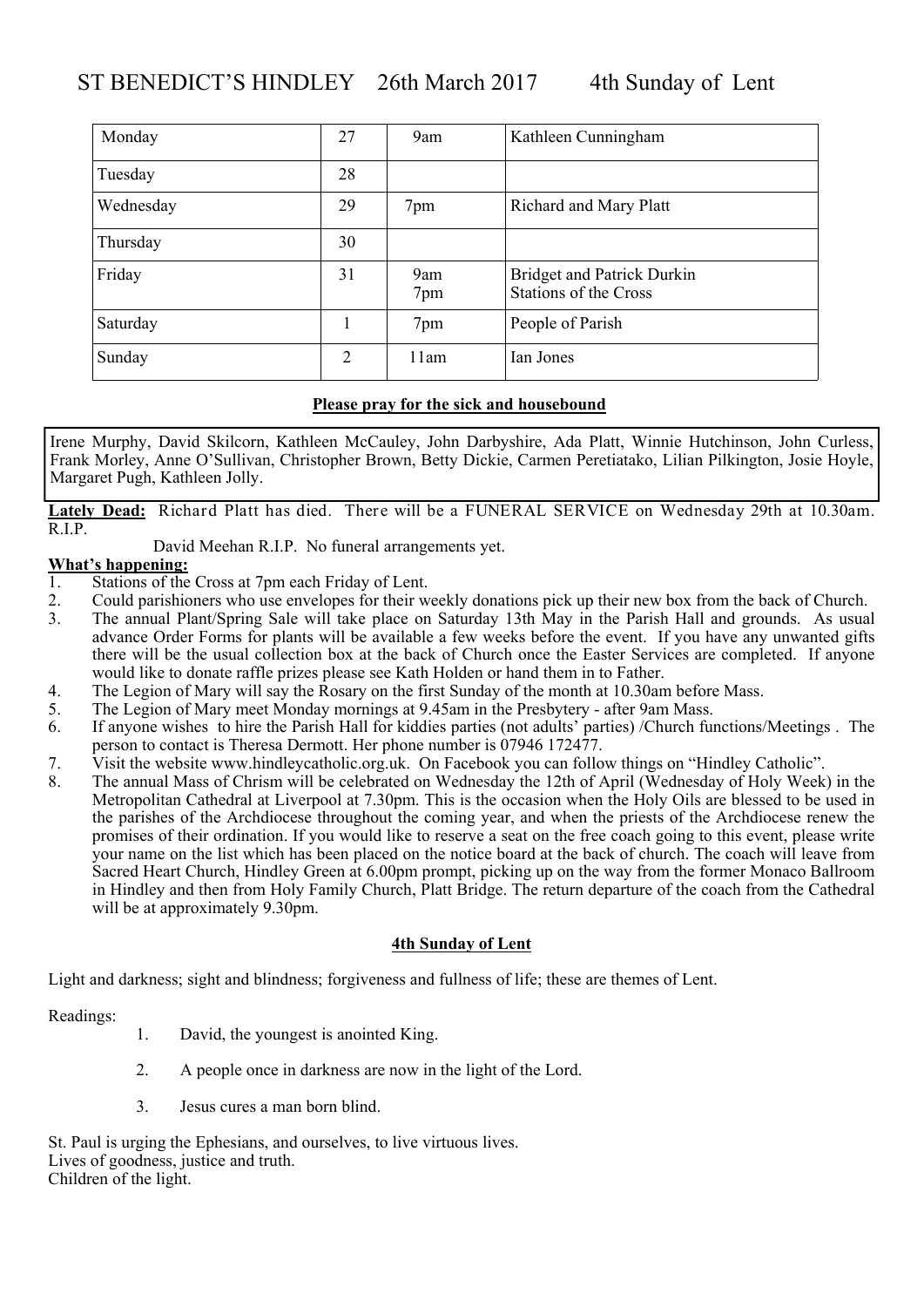## ST BENEDICT'S HINDLEY 2nd April 2017 5th Sunday of Lent

| Monday    | 3 | 9am        | Philip Brynes                              |
|-----------|---|------------|--------------------------------------------|
| Tuesday   | 4 |            |                                            |
| Wednesday | 5 | 7pm        | Marjorie Turner                            |
| Thursday  | 6 |            |                                            |
| Friday    | 7 | 9am<br>7pm | Mrs C Howe<br><b>Stations of the Cross</b> |
| Saturday  | 8 | 7pm        | People of Parish                           |
| Sunday    | 9 | 11am       | Eric Unsworth                              |

#### **Please pray for the sick and housebound**

Irene Murphy, David Skilcorn, Kathleen McCauley, John Darbyshire, Ada Platt, Winnie Hutchinson, John Curless, Frank Morley, Anne O'Sullivan, Christopher Brown, Betty Dickie, Carmen Peretiatako, Lilian Pilkington, Josie Hoyle, Margaret Pugh, Kathleen Jolly.

**Lately Dead:** David Meehan R.I.P. Funeral Service Tuesday 1pm.

#### **What's happening:**

- 1. Stations of the Cross at 7pm each Friday of Lent.
- 2. **EUCHARISTIC MINISTERS**: there will be a meeting next Wednesday at 6.30pm in the Presbytery to sort out the Easter rota.
- 3. Could parishioners who use envelopes for their weekly donations pick up their new box from the back of Church.
- 4. If you intend to go on the free coach to the annual Mass of Chrism at the Cathedral, would you please ensure that your name is on the list in the Church porch. This will be removed after 11am Mass next Sunday
- 5. Due to unforeseen circumstances and a lack of enough articles, I will not be able to produce the Parish Magazine until after Easter. Kath Holden.
- 6. The Legion of Mary will say the Rosary on the first Sunday of the month at 10.30am before Mass.
- 7. The Legion of Mary meet Monday mornings at 9.45am in the Presbytery after 9am Mass.
- 8. If anyone wishes to hire the Parish Hall for kiddies parties (not adults' parties) /Church functions/Meetings . The person to contact is Theresa Dermott. Her phone number is 07946 172477.
- 9. Visit the website www.hindleycatholic.org.uk. On Facebook you can follow things on "Hindley Catholic".

#### **5th Sunday of Lent**

Raising of Lazarus: This great sign points us to Easter when, in the resurrection, Jesus defeats death for all of us.

Readings:

- 1. The Lord promises his living Spirit.
- 2. The Spirit which raised Jesus will raise our mortal bodies too.
- 3. Jesus raises Lazarus.

Paul contrasts the perfection people achieve by keeping the Law (Jewish Tradition) with the "justification" that is found in Jesus, through the Spirit.

The presence of God living within us.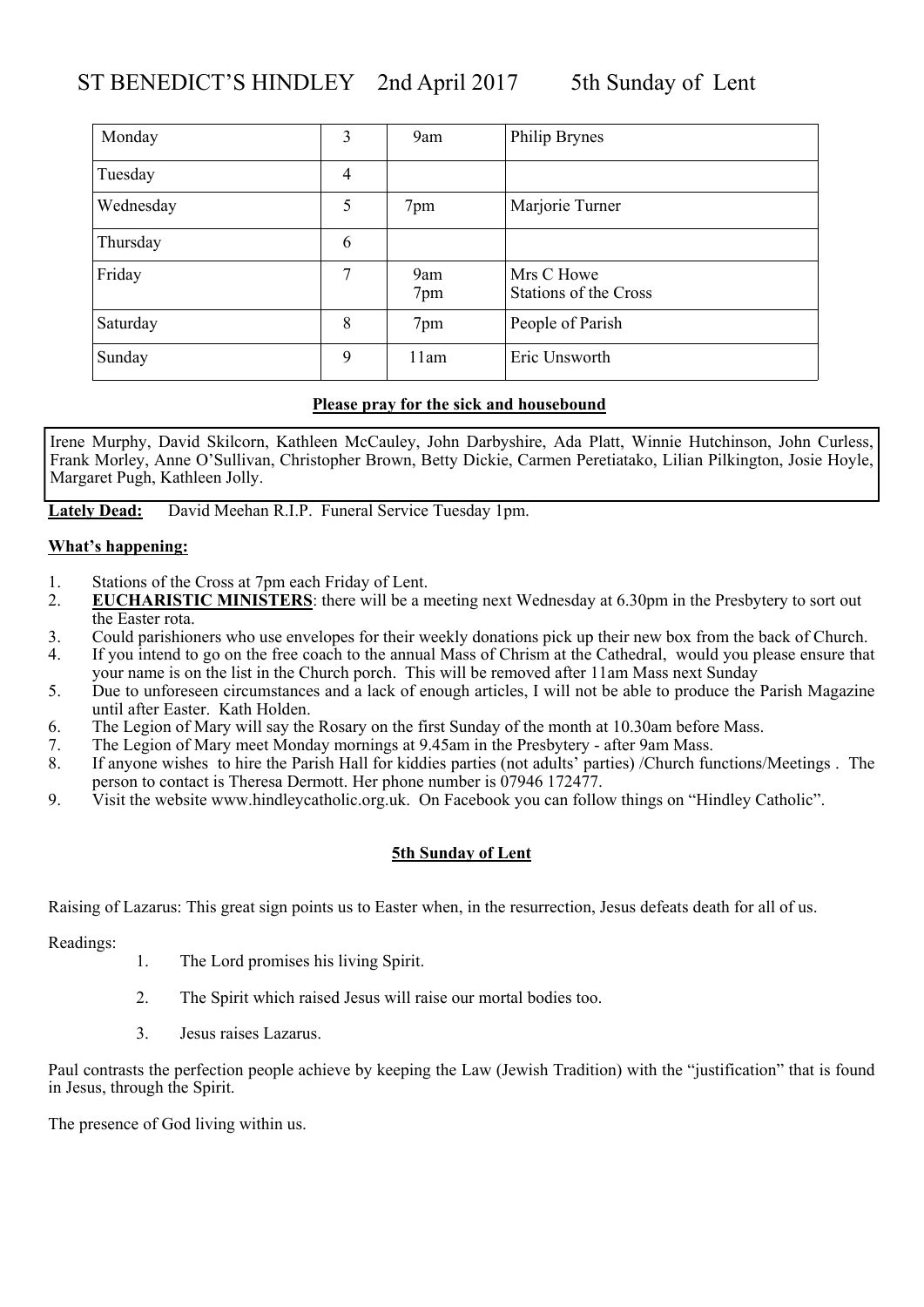| Monday    | 17 |      |                  |
|-----------|----|------|------------------|
| Tuesday   | 18 |      |                  |
| Wednesday | 19 | 7pm  | Milton France    |
| Thursday  | 20 |      |                  |
| Friday    | 21 | 9am  | Elsie Hull       |
| Saturday  | 22 | 7pm  | People of Parish |
| Sunday    | 23 | 11am | Eric Hill        |

Irene Murphy, David Skilcorn, Kathleen McCauley, John Darbyshire, Ada Platt, Winnie Hutchinson, John Curless, Frank Morley, Anne O'Sullivan, Christopher Brown, Carmen Peretiatako, Lilian Pilkington, Margaret Pugh, Josie Hoyle, Kathleen Jolly.

#### **What's happening:**

- 1. HAPPY EASTER.
	- Thanks to all who prepared everything for this joyous time.
- 2. I will not be available for Mass on Monday. Then back to normal.<br>3. Betty Dickie has died R.I.P.
- 3. Betty Dickie has died R.I.P.<br>4. The "silver box" will be at
- The "silver box" will be at back of Church next weekend for donations of goods or prizes for the Spring/Plant Sale. Your support is greatly valued.
- 5. The Legion of Mary will say the Rosary on the first Sunday of the month at 10.30am before Mass.
- 6. The Legion of Mary meet Monday mornings at 9.45am in the Presbytery after 9am Mass.
- 7. If anyone wishes to hire the Parish Hall for kiddies parties (not adults' parties) /Church functions/Meetings . The person to contact is Theresa Dermott. Her phone number is 07946 172477.
- 8. Visit the website www.hindleycatholic.org.uk. On Facebook you can follow things on "Hindley Catholic".

### **EASTER SUNDAY**

We gather on this day of Resurrection to praise God for the life, hope and joy that this great day gives us.

Readings:

- 1. Peter preaches the Good News.
- 2. We have been brought to true life with Christ.
- 3. Mary Magdalene discovers the empty tomb.

As followers of Jesus we are asked to set aside our old ways in favour of resurrection newness.

Our life is hidden with Christ in God.

All is made new.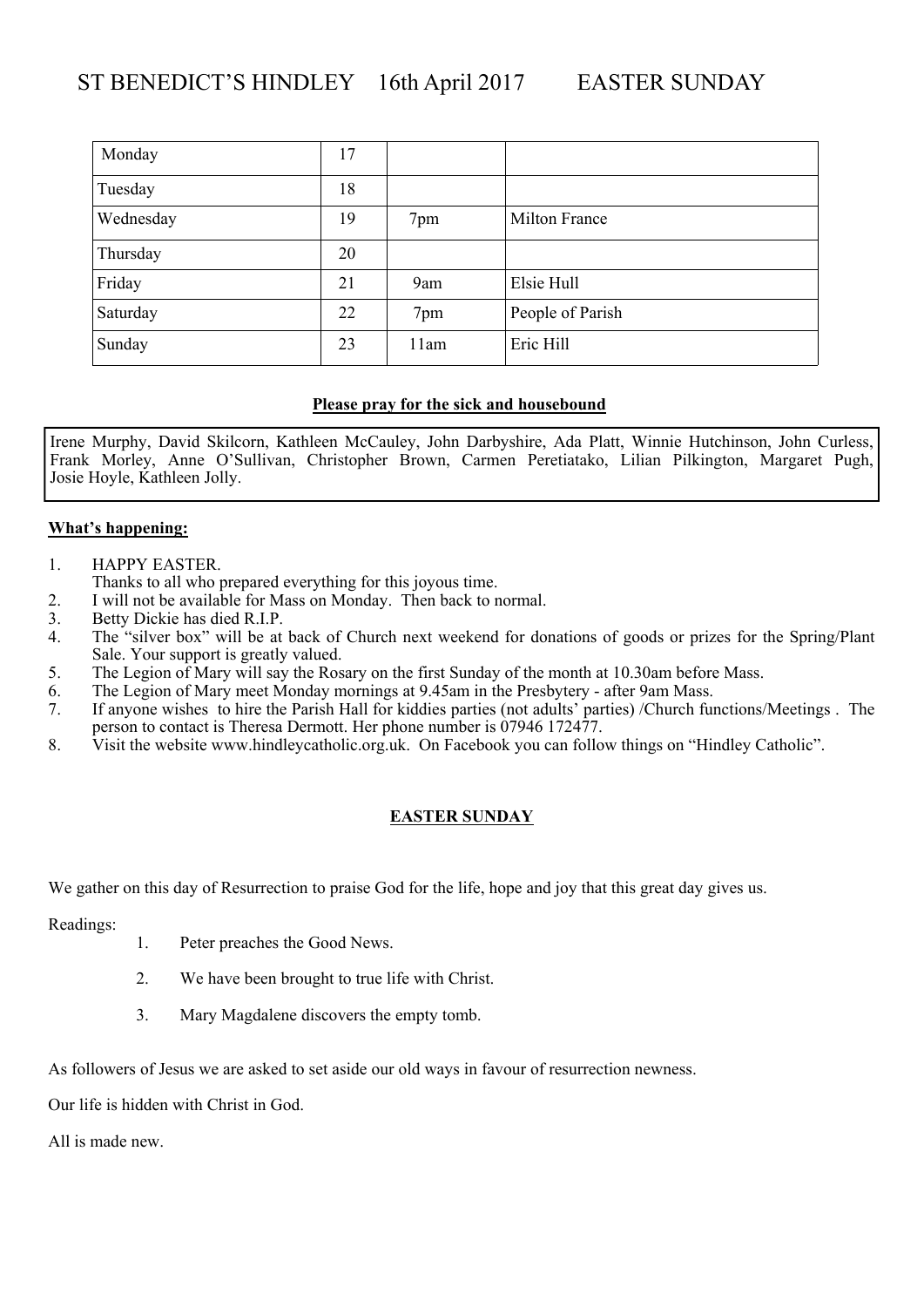| Monday    |   | 9am    | Winifred Miller                      |
|-----------|---|--------|--------------------------------------|
| Tuesday   | 2 |        |                                      |
| Wednesday | 3 | 7pm    | Don Calderbank                       |
| Thursday  | 4 | 12noon | <b>REQUIEM</b><br>Carmen Peretiatako |
| Friday    | 5 | 9am    | People of Parish                     |
| Saturday  | 6 | 7pm    | Joe Devine                           |
| Sunday    | 7 | 11am   | Lily Parry                           |

Irene Murphy, David Skilcorn, Kathleen McCauley, John Darbyshire, Ada Platt, Winnie Hutchinson, John Curless, Frank Morley, Anne O'Sullivan, Christopher Brown, Lilian Pilkington, Margaret Pugh, Josie Hoyle, Kathleen Jolly.

**Lately Dead:** Carmen Peretiatako R.I.P.

# **What's happening:**<br> **1** A second colle

- 1. A second collection NEXT SUNDAY for PRIEST'S TRAINING FUND.
- Envelopes for Gift Aid donation are at the back of Church.
- 2. I will be leaving you in the safe hands of Fr. Jolly and Fr. Strowbridge for a couple of weeks.<br>PLANT/SPRING SALE 13th MAY: The "silver box" is now at back of Church for donation
- 3. PLANT/SPRING SALE 13th MAY: The "silver box" is now at back of Church for donations of goods or prizes for the Spring/Plant Sale. Raffle tickets in aid of the Sale will be on sale this weekend and next. Plant Order Forms are also available at the back of Church, which need to be handed in by 7th May. And of course, your support on the day would be greatly valued.
- 4. The Legion of Mary will say the Rosary on the first Sunday of the month at 10.30am before Mass.
- 5. The Legion of Mary meet Monday mornings at 9.45am in the Presbytery after 9am Mass.
- 6. If anyone wishes to hire the Parish Hall for kiddies parties (not adults' parties) /Church functions/Meetings . The person to contact is Theresa Dermott. Her phone number is 07946 172477.
- 7. Visit the website www.hindleycatholic.org.uk. On Facebook you can follow things on "Hindley Catholic".

### **3rd SUNDAY OF EASTER**

We do not always recognise Jesus, but he is always there. Supporting and challenging us as he thinks best for us.

Readings:

- 1. God raised Jesus to life, the disciples are witnesses to that.
- 2. It is through Christ that we have faith in God.
- 3. The risen Lord walks and talks with his disciples on the road.

Christ's sacrifice was the ransom to rescue man from his entrapment to sin and death.

His sacrifice, once and for all time, replaced that of the Passover Lamb in the Temple and any offering of silver and gold.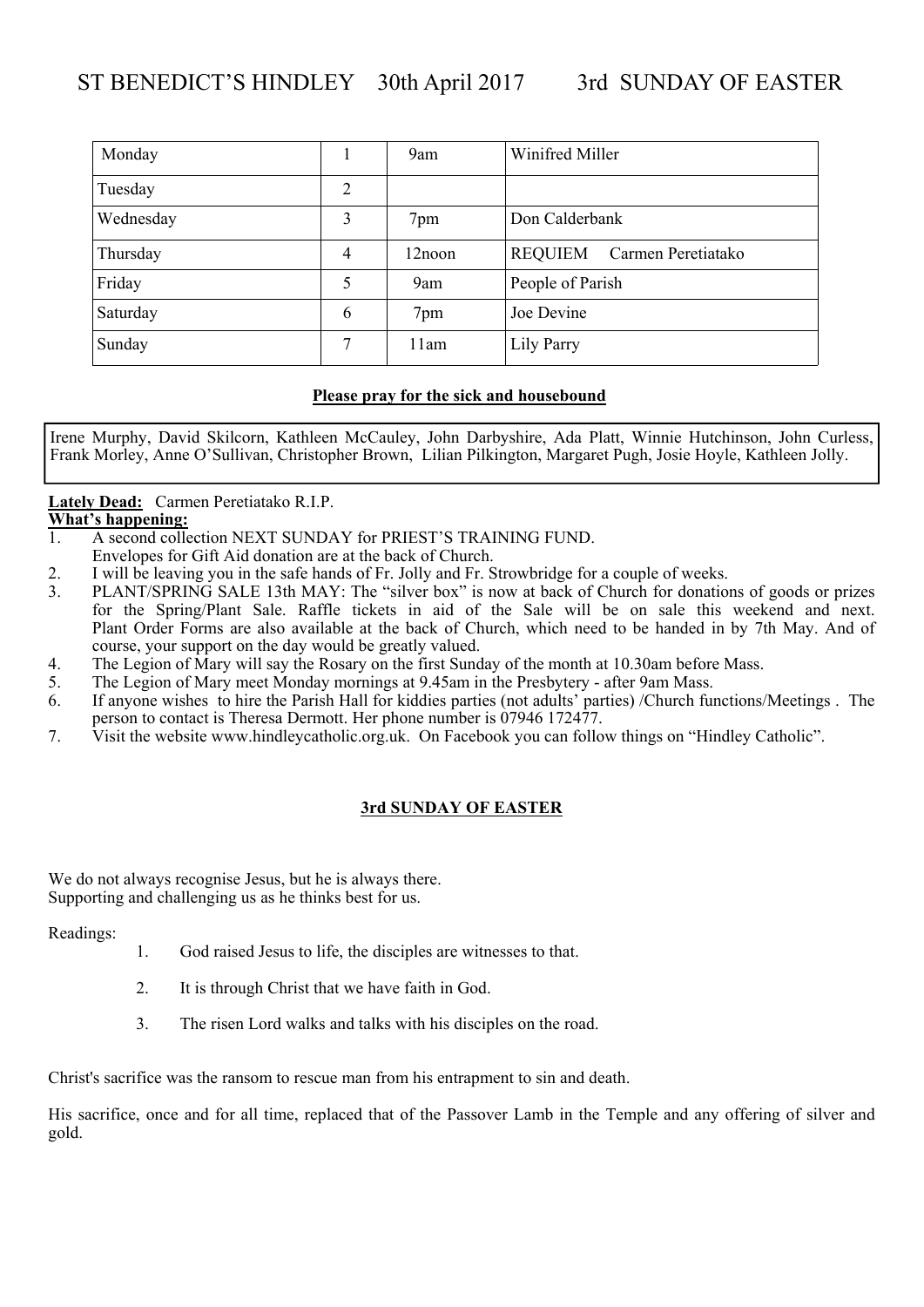| Monday    | 8  |      |                                        |
|-----------|----|------|----------------------------------------|
| Tuesday   | 9  |      |                                        |
| Wednesday | 10 |      |                                        |
| Thursday  | 11 |      |                                        |
| Friday    | 12 |      |                                        |
| Saturday  | 13 | 7pm  | Eileen Higham                          |
| Sunday    | 14 | 11am | Mary Eileen & Robert Bernard Halliwell |

Irene Murphy, David Skilcorn, Kathleen McCauley, John Darbyshire, Ada Platt, Winnie Hutchinson, John Curless, Frank Morley, Anne O'Sullivan, Christopher Brown, Lilian Pilkington, Margaret Pugh, Josie Hoyle, Kathleen Jolly.

# **What's happening:**<br> **1** A second colle

- 1. A second collection THIS SUNDAY for PRIEST'S TRAINING FUND. Envelopes for Gift Aid donation are at the back of Church.
- 2. **PLANT/SPRING SALE 13th MAY:** Thank you to those who donated raffle prizes and goods for the plant sale, and to those who have placed advanced orders which helps enormously on the day. Please come along and support. There will be plants, home made cakes and pastries, toiletries and bric-a-brac on sale as well as children's games and refreshments. Entertainment will be provided by a choir from our Junior School. **PARISH HALL AT 9.30 TO 12.30.**
- 3. The Legion of Mary wish to let people know that they are available to pray the Rosary at the Chapel of Rest.
- 4. The Legion of Mary will say the Rosary on the first Sunday of the month at 10.30am before Mass.
- 5. The Legion of Mary meet Monday mornings at 9.45am in the Presbytery after 9am Mass.
- 6. If anyone wishes to hire the Parish Hall for kiddies parties (not adults' parties) /Church functions/Meetings . The person to contact is Theresa Dermott. Her phone number is 07946 172477.
- 7. Visit the website www.hindleycatholic.org.uk. On Facebook you can follow things on "Hindley Catholic".

#### **4th SUNDAY OF EASTER**

The Lord is a shepherd and he calls for each of us.

Readings:

- 1. In a loud voice Peter proclaims that the one who was crucified is the Christ.
- 2. Christ Jesus leaves an example.
- 3. Jesus uses the image of shepherd, sheep and sheepfold to show his love for us.

Although Jesus was treated shamefully, he practised what he preached.

He "turned the other cheek" and forgave those who caused his suffering and death.

He died so we could have life.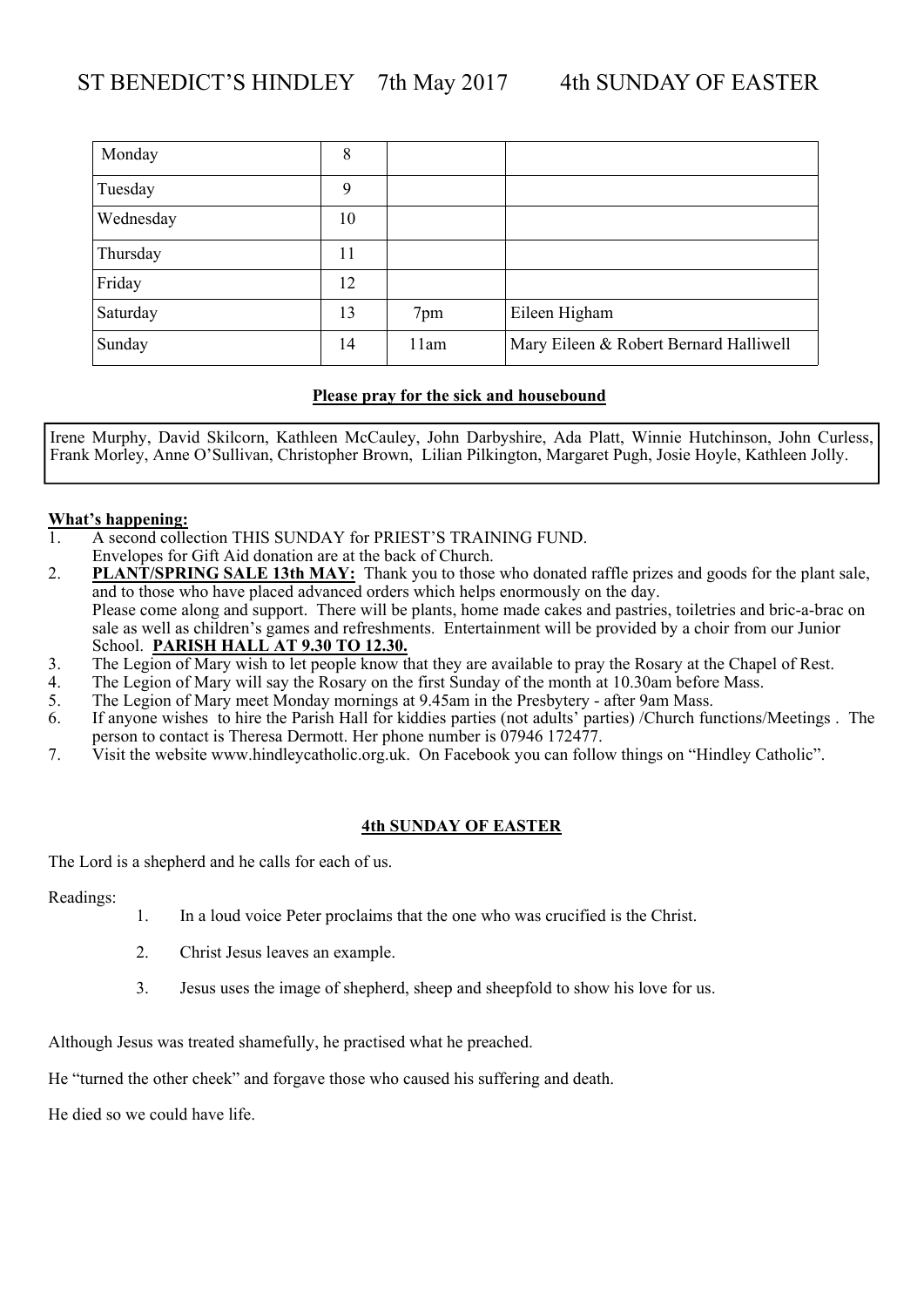| Monday    | 15 |      |              |
|-----------|----|------|--------------|
| Tuesday   | 16 |      |              |
| Wednesday | 17 |      |              |
| Thursday  | 18 |      |              |
| Friday    | 19 |      |              |
| Saturday  | 20 | 7pm  | Simeon Hough |
| Sunday    | 21 | 11am | Joe Kelly    |

Irene Murphy, David Skilcorn, Kathleen McCauley, John Darbyshire, Ada Platt, Winnie Hutchinson, John Curless, Frank Morley, Anne O'Sullivan, Christopher Brown, Lilian Pilkington, Margaret Pugh, Josie Hoyle, Kathleen Jolly.

#### **What's happening:**

- 1. CAFOD : The collection for April amounted to £100.52. Thank you.
- 2. EAST AFRICA CRISIS APPEAL. CAFOD sent the following letter of thanks...<br><sup>3</sup> "I would like to extend my heartfelt thanks to those of you who have given to o
- 3. " I would like to extend my heartfelt thanks to those of you who have given to our East Africa Crisis Appeal and thank you once again for showing such great faith and trust in CAFOD. The response from our supporters has been swift and humbling. Thanks to your donations and prayers, we have been able to provide life-saving aid to those who need it most in South Sudan, Somalia, Ethiopia and northern Kenya." Jo Kitterick, Support and Volunteering Team.
- 4. There have been changes to Sunday Mass Times in and around our area. The poster showing the revised times has replaced the old one at the back of Church (over the Catholic papers).
- 5. The Legion of Mary will say the Rosary on the first Sunday of the month at 10.30am before Mass.
- 6. The Legion of Mary meet Monday mornings at 9.45am in the Presbytery after 9am Mass.
- 7. If anyone wishes to hire the Parish Hall for kiddies parties (not adults' parties) /Church functions/Meetings . The person to contact is Theresa Dermott. Her phone number is 07946 172477.
- 8. Visit the website www.hindleycatholic.org.uk. On Facebook you can follow things on "Hindley Catholic".

#### **5th SUNDAY OF EASTER**

In us and through us, God reaches out to our world with compassion and love.

Readings:

- 1. The ministry of Deacon is established to care for the poor.
- 2. Close to Jesus, we are a holy priesthood.
- 3. Jesus is the way that leads to the Father's house.

God's love for us is so great that he has made us a "chosen race".

That is why we are a privileged people.

But with privilege comes responsibility.

We must live up to our calling.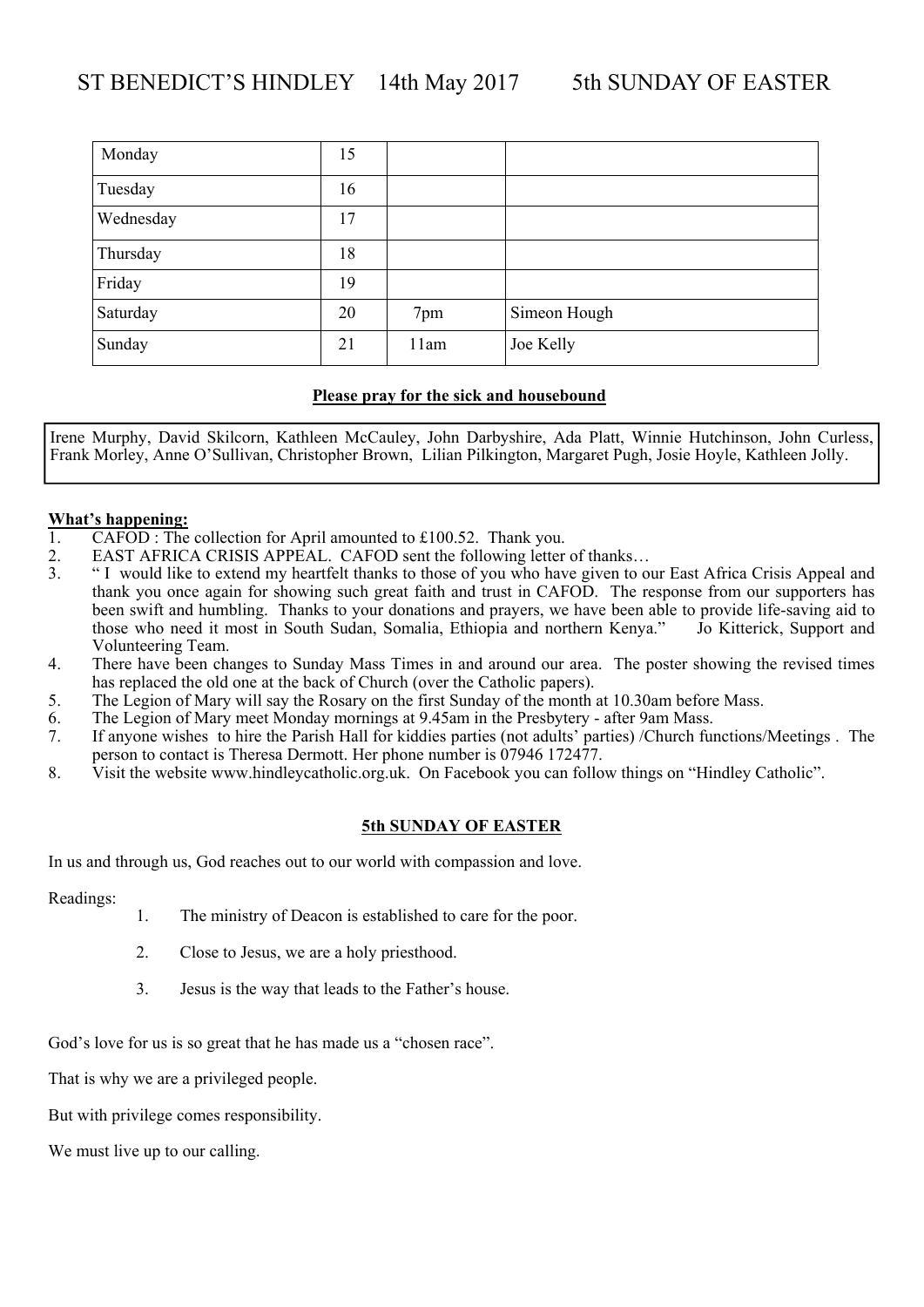| Monday    | 22 | 9am  | Elizabeth Featherstone |
|-----------|----|------|------------------------|
| Tuesday   | 23 |      |                        |
| Wednesday | 24 | 7pm  | Elsie Hull             |
| Thursday  | 25 |      |                        |
| Friday    | 26 | 9am  | Milton France          |
| Saturday  | 27 | 7pm  | People of Parish       |
| Sunday    | 28 | 11am | Brian Rothwell         |

Irene Murphy, David Skilcorn, Kathleen McCauley, John Darbyshire, Ada Platt, Winnie Hutchinson, John Curless, Frank Morley, Anne O'Sullivan, Christopher Brown, Lilian Pilkington, Margaret Pugh, Josie Hoyle, Kathleen Jolly.

# **What's happening:**

- We welcome Father back from his holiday.
- 2. Thank you to those of you who supported the Plant Sale in any way. The amount raised was £862 for Parish funds. Just after Christmas a chunk of last year's money was used to replace Father's radio mike (hence the absence of the constant hissing and crackling) and generally overhaul the system. And any surpluses help to pay winter bills etc. when needed.
- 3. Meeting at 7.30pm in the Parish Hall on Monday 22nd May for the Fund Raising Group and we invite anyone to join us.
- 4. There have been changes to Sunday Mass Times in and around our area. The poster showing the revised times has replaced the old one at the back of Church (over the Catholic papers).
- 5. The Legion of Mary will say the Rosary on the first Sunday of the month at 10.30am before Mass.
- 6. The Legion of Mary meet Monday mornings at 9.45am in the Presbytery after 9am Mass.
- 7. If anyone wishes to hire the Parish Hall for kiddies parties (not adults' parties) /Church functions/Meetings . The person to contact is Theresa Dermott. Her phone number is 07946 172477.
- 8. Visit the website www.hindleycatholic.org.uk. On Facebook you can follow things on "Hindley Catholic".

#### **6th SUNDAY OF EASTER**

The Spirit of God is the force of the Church and every Christian person.

Readings:

- 1. A Samaritan town responds to the healing power of the Gospel.
- 2. St Peter urges us to give faithful witness to the Lord
- 3. We are not orphans. The Spirit lives in us.

Peter calls us as Christians always to have our answer ready for those who ask us the reason for our hope.

And the reason for our hope is Jesus our Risen Lord.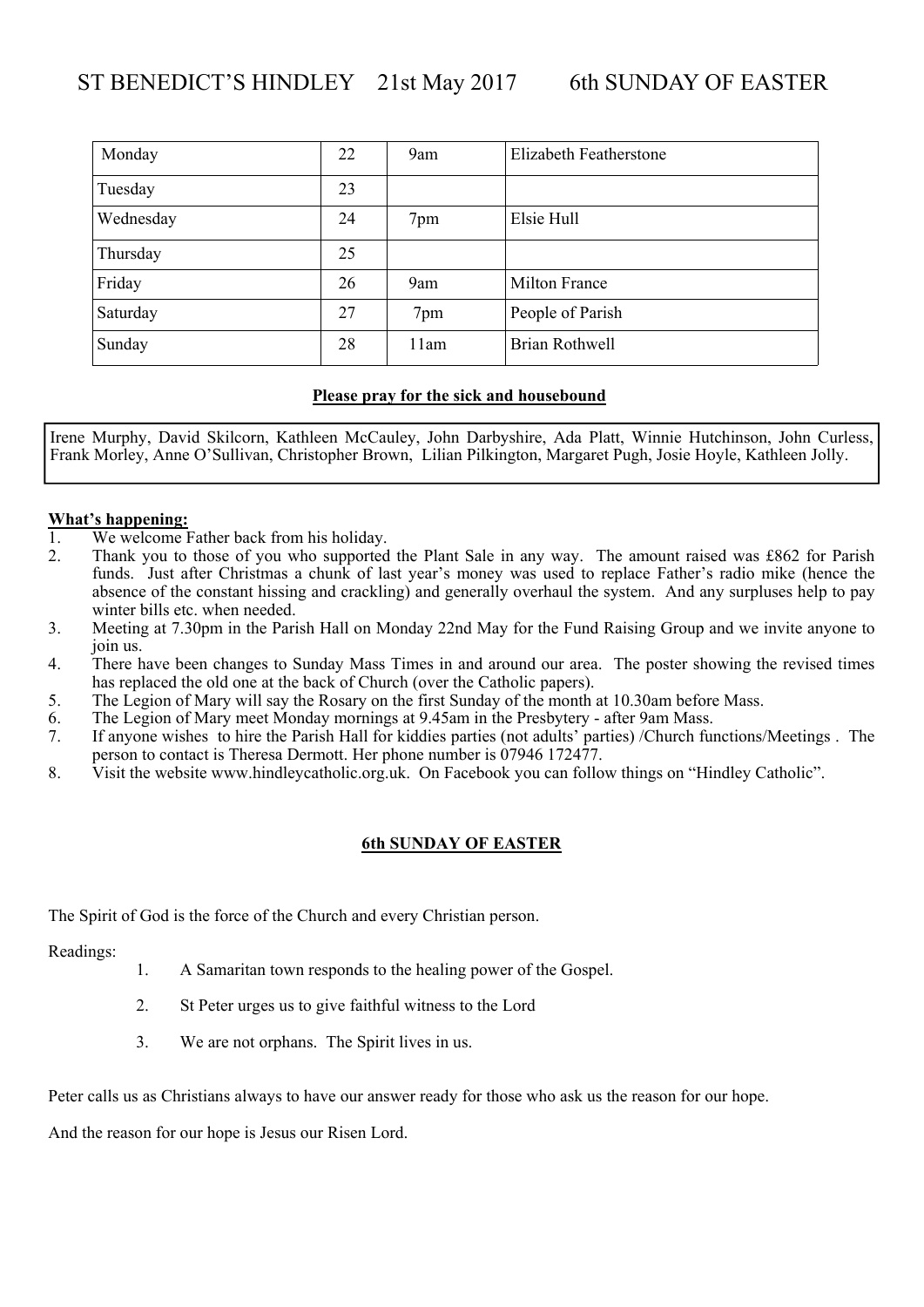## ST BENEDICT'S HINDLEY 28th May 2017 THE ASCENSION OF THE LORD

| Monday    | 29 | 9am  | Caitlin Bradbury       |
|-----------|----|------|------------------------|
| Tuesday   | 30 |      |                        |
| Wednesday | 31 | 7pm  | Matthew & Lisa Downing |
| Thursday  |    |      |                        |
| Friday    | 2  | 9am  | <b>Teresa Meadows</b>  |
| Saturday  | 3  | 7pm  | People of Parish       |
| Sunday    | 4  | 11am | Gary King              |

#### **Please pray for the sick and housebound**

Irene Murphy, David Skilcorn, Kathleen McCauley, John Darbyshire, Ada Platt, Winnie Hutchinson, John Curless, Frank Morley, Anne O'Sullivan, Christopher Brown, Lilian Pilkington, Margaret Pugh, Josie Hoyle, Kathleen Jolly.

#### **What's happening:**

- 1. NEXT SUNDAY IS PENTECOST.
- 2. SPUC is celebrating its 50th Year this year. To mark the occasion they are organising a petition against decriminalising abortion, a copy of which is at back of Church if you would like to sign it.
- 3. A date for your diaries. On Friday 16th June there will be a Beetle Drive in the Parish Hall commencing at 6pm. We held the event last year and it was greatly enjoyed by those who attended. It is an ideal family event, hence the early start. Tickets will be on sale at £1.50 per adult and £1 per child. Refreshments will also be available, and the usual raffle. Please support.
- 4. The Legion of Mary will say the Rosary on the first Sunday of the month at 10.30am before Mass.
- 5. The Legion of Mary meet Monday mornings at 9.45am in the Presbytery after 9am Mass.
- 6. If anyone wishes to hire the Parish Hall for kiddies parties (not adults' parties) /Church functions/Meetings . The person to contact is Theresa Dermott. Her phone number is 07946 172477.
- 7. Visit the website www.hindleycatholic.org.uk. On Facebook you can follow things on "Hindley Catholic".

#### **THE ASCENSION OF THE LORD**

Christianity is about ascension.

We are always to desire to rise, so that everything we do becomes an offering to God.

Readings:

- 1. The Apostles stand on the road but, the road is for travelling, not standing.
- 2. Paul calls us to see what can be, not just what is.
- 3. Whatever the future holds, Jesus will be with us.

Paul prays that the people may have wisdom to appreciate more fully the mystery of the death and resurrection of Christ.

We make the same prayer for ourselves.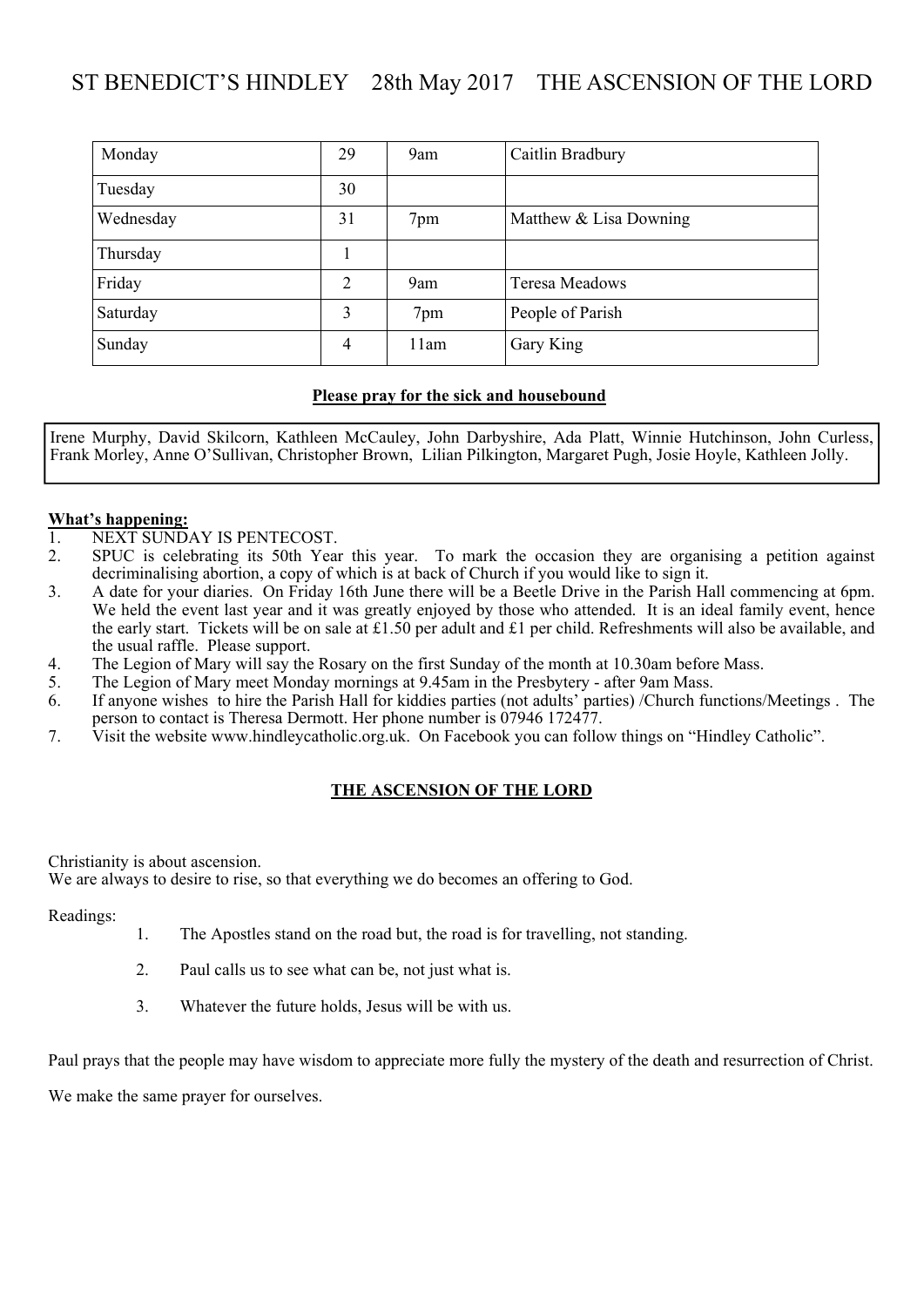## ST BENEDICT'S HINDLEY 4th June 2017 PENTECOST SUNDAY

| Monday    | 5  | 9am  | Intention        |
|-----------|----|------|------------------|
| Tuesday   | 6  |      |                  |
| Wednesday | 7  | 7pm  | Philip Brynes    |
| Thursday  | 8  |      |                  |
| Friday    | 9  | 9am  | Marjorie Turner  |
| Saturday  | 10 | 7pm  | People of Parish |
| Sunday    | 11 | 11am | Bernard King     |

#### **Please pray for the sick and housebound**

Irene Murphy, David Skilcorn, Kathleen McCauley, John Darbyshire, Ada Platt, Winnie Hutchinson, John Curless, Frank Morley, Anne O'Sullivan, Christopher Brown, Lilian Pilkington, Margaret Pugh, Josie Hoyle, Kathleen Jolly, Lynn Newton.

**Lately Dead:** Molly Blay, Winnie Gavin and Mary Riley R.I.P.

#### **What's happening:**

- 1. The children from St Benedict's School will be making their First Holy Communion on the next three Sundays. During 11am Mass. Please remember them in your prayers.
- 2. A date for your diaries. On Friday 16th June there will be a Beetle Drive in the Parish Hall commencing at 6pm. We held the event last year and it was greatly enjoyed by those who attended. It is an ideal family event, hence the early start. Tickets will be on sale at £1.50 per adult and £1 per child. Refreshments will also be available, and the usual raffle. Please support.
- 3. The Legion of Mary will say the Rosary on the first Sunday of the month at 10.30am before Mass.
- 4. The Legion of Mary meet Monday mornings at 9.45am in the Presbytery after 9am Mass.<br>5. If anyone wishes to hire the Parish Hall for kiddies parties (not adults' parties) /Church fui
- If anyone wishes to hire the Parish Hall for kiddies parties (not adults' parties) /Church functions/Meetings . The person to contact is Theresa Dermott. Her phone number is 07946 172477.
- 6. Visit the website www.hindleycatholic.org.uk. On Facebook you can follow things on "Hindley Catholic".

#### **PENTECOST SUNDAY**

This is the day the Church was born, brought into life by the gift of the Holy Spirit.

Readings:

- 1. People of every nation receive understanding in the Spirit.
- 2. The gifts of the Spirit are many and we are one.
- 3. Peace, mission and reconciliation are the gifts of the Spirit.

St. Paul reminds us of the variety of gifts within the unity of the Spirit, echoing the words of Jesus:-

"Whosoever is not against us is for us."

There is a wrong way to live, but there is more than one right way.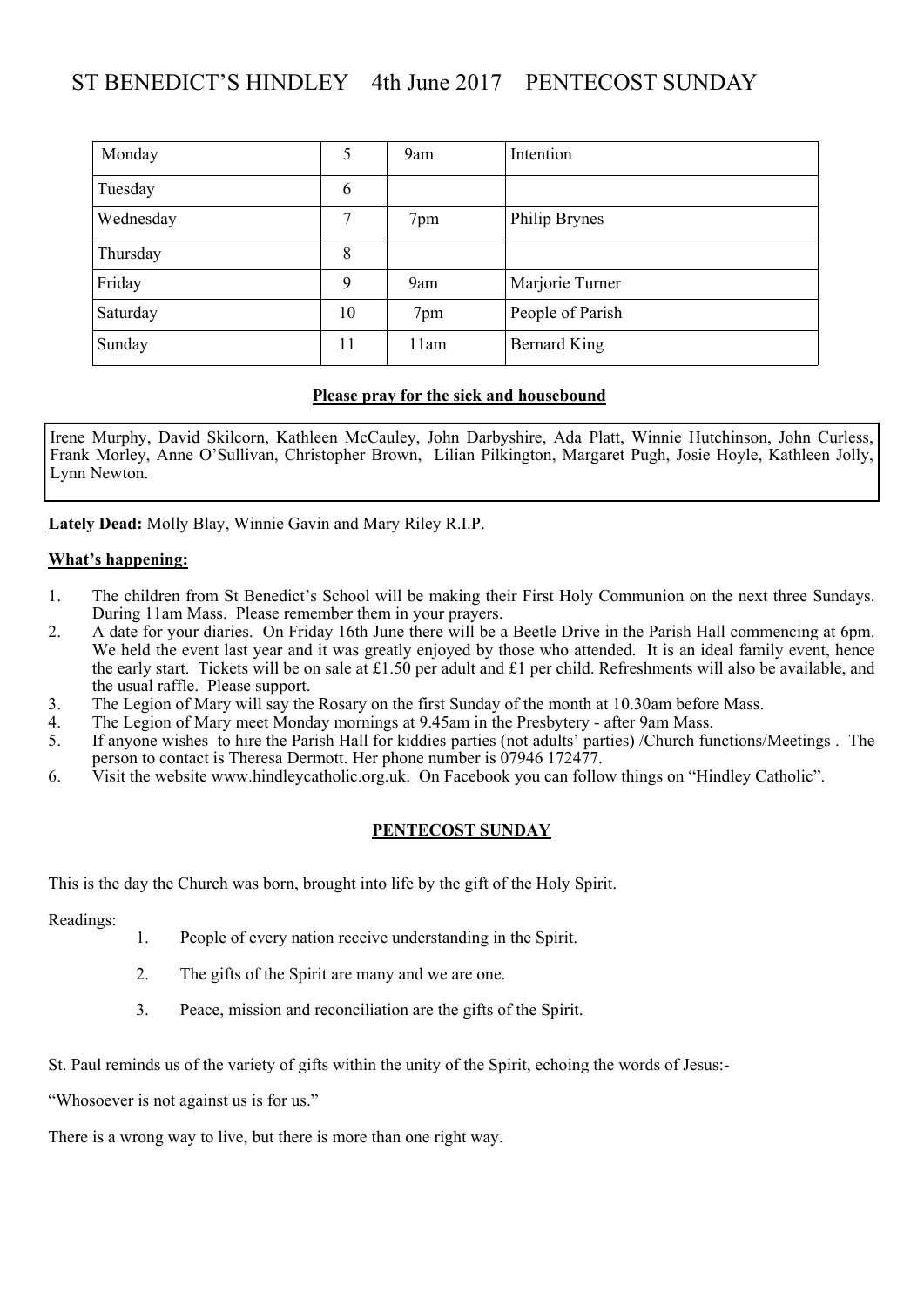### ST BENEDICT'S HINDLEY 25th June 2017 12th Sunday of the Year

| Monday                    | 26 | 9am       | Edel Quinn                                  |
|---------------------------|----|-----------|---------------------------------------------|
| Tuesday                   | 27 |           |                                             |
| Wednesday                 | 28 | 7pm       | First Mass Sts Peter & Paul<br>Winnie Gavin |
| Thursday Sts Peter & Paul | 29 | $12$ noon | Intention                                   |
| Friday                    | 30 | 9am       | June Thomas                                 |
| Saturday                  |    | 7pm       | People of Parish                            |
| Sunday                    | 2  | 11am      | Bernard & Gary King                         |

#### **Please pray for the sick and housebound**

Irene Murphy, David Skilcorn, Kathleen McCauley, John Darbyshire, Ada Platt, Winnie Hutchinson, John Curless, Frank Morley, Anne O'Sullivan, Christopher Brown, Lilian Pilkington, Margaret Pugh, Josie Hoyle, Kathleen Jolly, Lynn Newton.

#### **What's happening:**

- 1. THURSDAY: HOLY DAY, SAINTS PETER AND PAUL. MASS-ES 7pm Wednesday and 12noon Thursday.
- 2. This Sunday is the final First Holy Communion day for the children from St Benedict's School. Please remember them in your prayers.
- 3. Visit to Pantasaph– Consecration of Our Lady Sat 15th July. Coach leaving Sacred Heart at 8am, picking up at St Benedict's, for arrival in Pantasaph for 10am. (see notice in Porch for full details).
- 4. The Legion of Mary will say the Rosary on the first Sunday of the month at 10.30am before Mass.
- 5. The Legion of Mary meet Monday mornings at 9.45am in the Presbytery after 9am Mass.
- 6. If anyone wishes to hire the Parish Hall for kiddies parties (not adults' parties) /Church functions/Meetings . The person to contact is Theresa Dermott. Her phone number is 07946 172477.
- 7. Visit the website www.hindleycatholic.org.uk. On Facebook you can follow things on "Hindley Catholic".

#### **12th Sunday of the Year**

"Do not be afraid." The Eucharist is our assurance that since God has given us everything, there is nothing we need to fear.

Readings:

- 1. Surrounded by threat, Jeremiah remains confident in God's promise.
- 2. Divine grace comes to us through Jesus.
- 3. We are totally and for ever in God's care.

Adam took the easy way out, gave in to temptation and blamed his wife for it all.

Jesus gave his life for those who did nothing to deserve it and in this way, gave us an experience of true love.

The example for us to follow.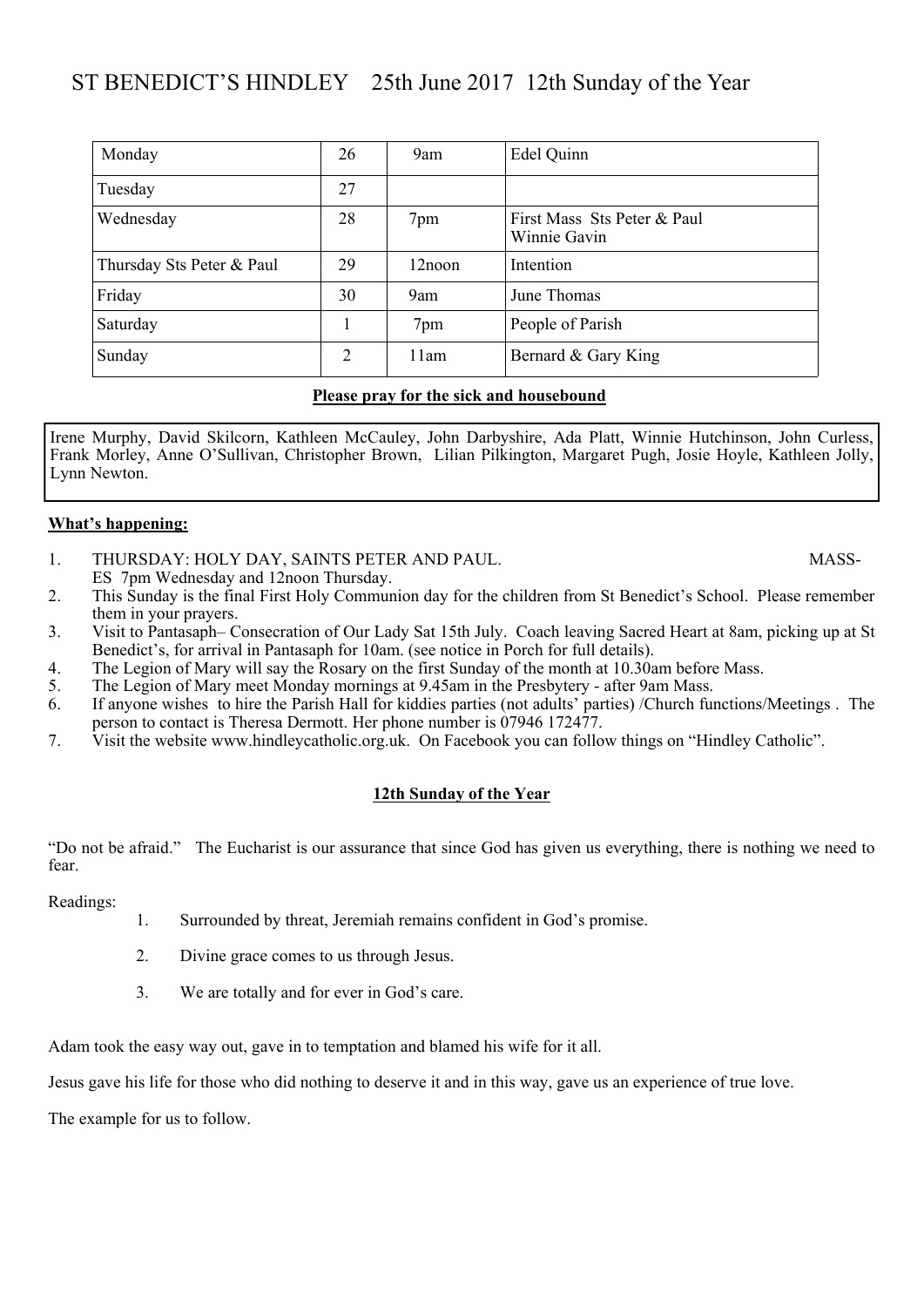## ST BENEDICT'S HINDLEY 2nd July 2017 13th Sunday of the Year

| Monday    | 3              | 9am  | Teresa Meadows   |
|-----------|----------------|------|------------------|
| Tuesday   | $\overline{4}$ |      |                  |
| Wednesday | 5              | 7pm  | Teresa & Freda   |
| Thursday  | 6              |      |                  |
| Friday    | 7              | 9am  | David Rees Jones |
| Saturday  | 8              | 7pm  | David Herrington |
| Sunday    | 9              | 11am | People of Parish |

#### **Please pray for the sick and housebound**

Irene Murphy, David Skilcorn, Kathleen McCauley, John Darbyshire, Ada Platt, Winnie Hutchinson, John Curless, Frank Morley, Anne O'Sullivan, Christopher Brown, Lilian Pilkington, Margaret Pugh, Josie Hoyle, Kathleen Jolly, Lynn Newton.

#### **What's happenin**

- 1. APF MILL HILL (RED BOXES). The summer magazines are on the table at the back of church. Would collectors and box holders please collect them. Thank you.
- 2. There will be a meeting in the Parish Hall on Monday 17th July at 7.30pm for the fund raising group.
- 3. Visit to Pantasaph– Consecration of Our Lady Sat 15th July. Coach leaving Sacred Heart at 8am, picking up at St Benedict's, for arrival in Pantasaph for 10am. (see notice in Porch for full details).
- 4. The Legion of Mary will say the Rosary on the first Sunday of the month at 10.30am before Mass.
- 5. The Legion of Mary meet Monday mornings at 9.45am in the Presbytery after 9am Mass.
- 6. If anyone wishes to hire the Parish Hall for kiddies parties (not adults' parties) /Church functions/Meetings . The person to contact is Theresa Dermott. Her phone number is 07946 172477.
- 7. Visit the website www.hindleycatholic.org.uk. On Facebook you can follow things on "Hindley Catholic".

#### **13th Sunday of the Year**

We gather to hear the word of the Lord. He will offer himself to us in Holy Communion.

Readings:

- 1. In thanks Elisha promises a son to the old couple who have been kind.
- 2. In Baptism we are joined to Christ in his death and resurrection.
- 3. Following Jesus means taking up the cross.

We tend not to think as baptism as death.

But in the early church, when adult baptism was the norm, it was seen as dying to our old way of life and a rebirth to a life as a child of God.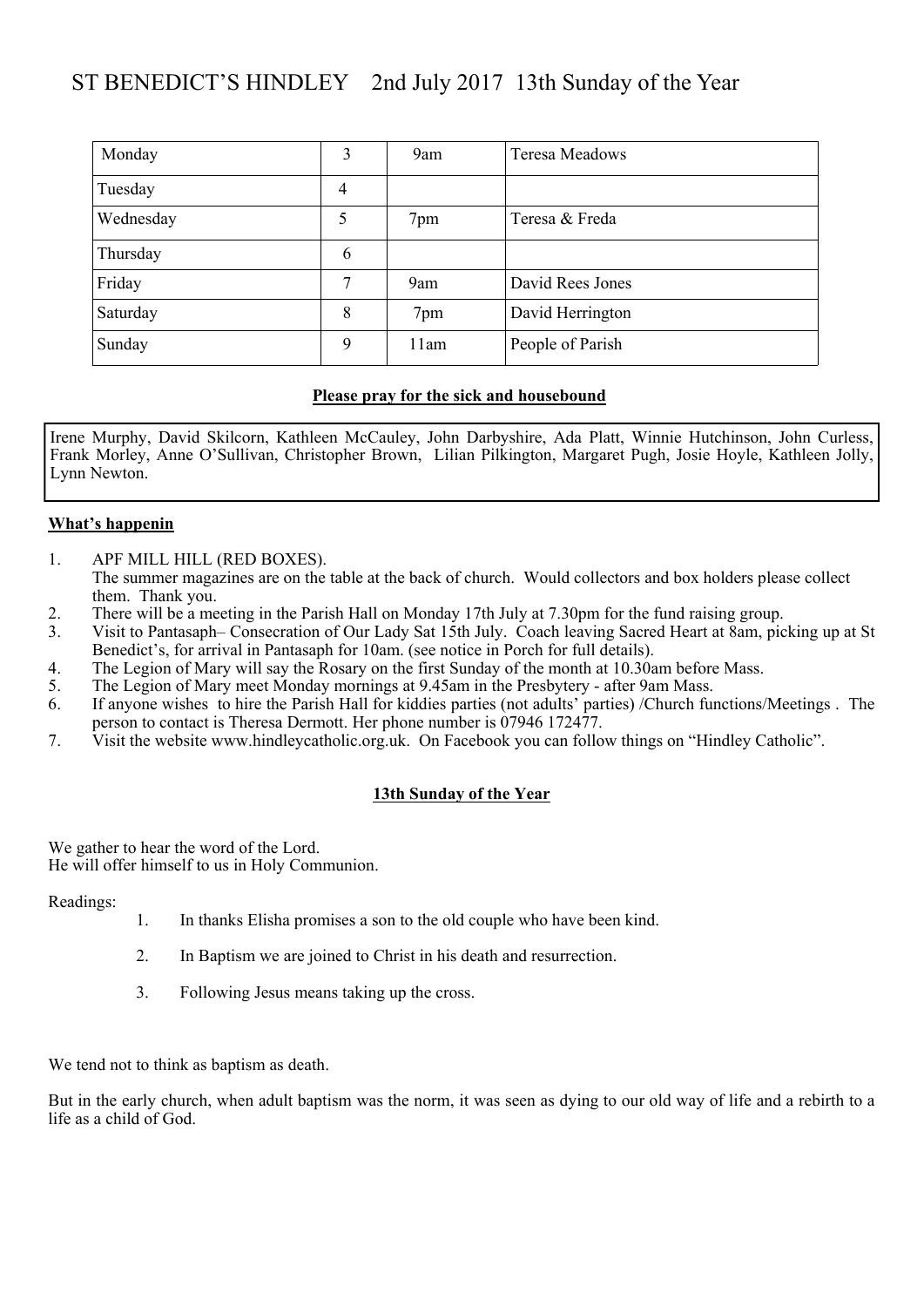## ST BENEDICT'S HINDLEY 16th July 2017 15th Sunday of the Year

| Monday    | 17 | 9am       | Joe Devine                         |
|-----------|----|-----------|------------------------------------|
| Tuesday   | 18 |           |                                    |
| Wednesday | 19 | 7pm       | Tom Siney                          |
| Thursday  | 20 | $9.30$ am | St Benedict's School Leavers' Mass |
| Friday    | 21 | 9am       | Elsie Hull                         |
| Saturday  | 22 | 7pm       | People of Parish                   |
| Sunday    | 23 | 11am      | Winifred Simpson                   |

#### **Please pray for the sick and housebound**

Irene Murphy, David Skilcorn, Kathleen McCauley, John Darbyshire, Ada Platt, Winnie Hutchinson, John Curless, Frank Morley, Anne O'Sullivan, Christopher Brown, Lilian Pilkington, Margaret Pugh, Josie Hoyle, Kathleen Jolly, Lynn Newton, James Dunne.

#### **What's happening:**

- 1. GIFT AID APPEAL: If you missed last week's newsletter, you can read the appeal which is printed out and is on the Church door. Please consider if you might be able to help.
- 2. **HELP NEEDED.** Is there anyone willing and able to fill in typing the weekly Newsletter and photocopying it on the fairly rare occasions when needed? Please see Father if you would like to help, or Kath Holden if you require any information regarding layout etc.
- 3. There will be a meeting for the Fund Raising Group, and anyone else who would like to help, on Monday 17th July at 7.30pm in the Parish Hall.
- 4. Advanced notice: Germaine Wharton is organising another fund raising event in support of the Christie Cancer Appeal Fund. It will be held in the Parish Hall on 25th August. Further information to follow. Germaine's last fundraiser was very successful and well supported by parishioners.
- 5. The Legion of Mary meet Monday mornings at 9.45am in the Presbytery after 9am Mass.
- 6. If anyone wishes to hire the Parish Hall for kiddies parties (not adults' parties) /Church functions/Meetings . The person to contact is Theresa Dermott. Her phone number is 07946 172477.
- 7. Visit the website www.hindleycatholic.org.uk. On Facebook you can follow things on "Hindley Catholic".

#### **15th Sunday of the Year**

The words of Jesus take root in us, producing the fruits of good works and holiness.

Readings:

- 1. God's word succeeds in what it set out to do.
- 2. The whole of creation hopes for freedom and glory.
- 3. Christ, the Word of God, the seed of the sower, produces an astonishing crop.

Suffering for the faith down the ages took great courage.

We share that faith without persecution.

Sometimes it takes courage to stand up and say I believe.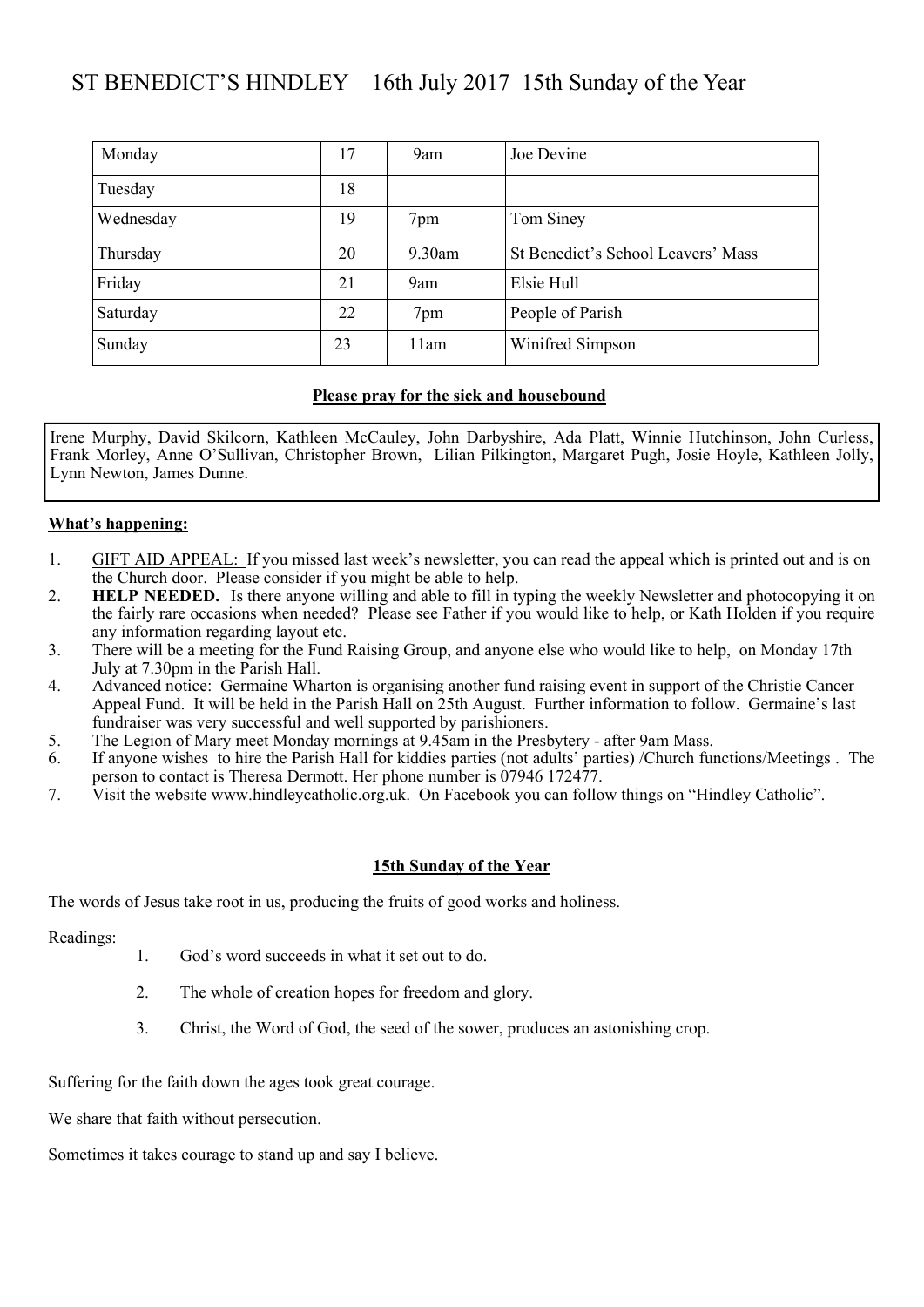## ST BENEDICT'S HINDLEY 23rd July 2017 16th Sunday of the Year

| Monday    | 24 | 9am  | Marjorie Turner          |
|-----------|----|------|--------------------------|
| Tuesday   | 25 |      |                          |
| Wednesday | 26 | 7pm  | <b>Richard Fairhurst</b> |
| Thursday  | 27 |      |                          |
| Friday    | 28 | 9am  | Ruth Jones               |
| Saturday  | 29 | 7pm  | Mavis Williams           |
| Sunday    | 30 | 11am | People of Parish         |

#### **Please pray for the sick and housebound**

Irene Murphy, David Skilcorn, Kathleen McCauley, John Darbyshire, Ada Platt, Winnie Hutchinson, John Curless, Frank Morley, Anne O'Sullivan, Christopher Brown, Lilian Pilkington, Margaret Pugh, Josie Hoyle, Kathleen Jolly, Lynn Newton, James Dunne.

#### **What's happening:**

- 1. AFTERNOON TEA. This will be on Thursday 27th July at 4pm in the Parish Hall. Tickets on sale at £3 for adults and £1.50 for accompanied children.
- 2. Advanced notice: Germaine Wharton is organising another fund raising event in support of the Christie Cancer Appeal Fund. It will be held in the Parish Hall on 25th August. Further information to follow. Germaine's last fundraiser was very successful and well supported by parishioners.
- 3. If anyone wishes to hire the Parish Hall for kiddies parties (not adults' parties) /Church functions/Meetings . The person to contact is Theresa Dermott. Her phone number is 07946 172477.
- 4. Visit the website www.hindleycatholic.org.uk. On Facebook you can follow things on "Hindley Catholic".

#### **16th Sunday of the Year**

We must confront evil in our midst, confident that God will bring justice.

Readings:

- 1. God is mild in judgement.
- 2. The Spirit expresses our prayers.
- 3. God is patient with sinners.

Prayer is at once the easiest and most difficult of human activities.

Our relationship with God seems one-sided and we can lose faith.

God knows everything in our hearts.

We persevere.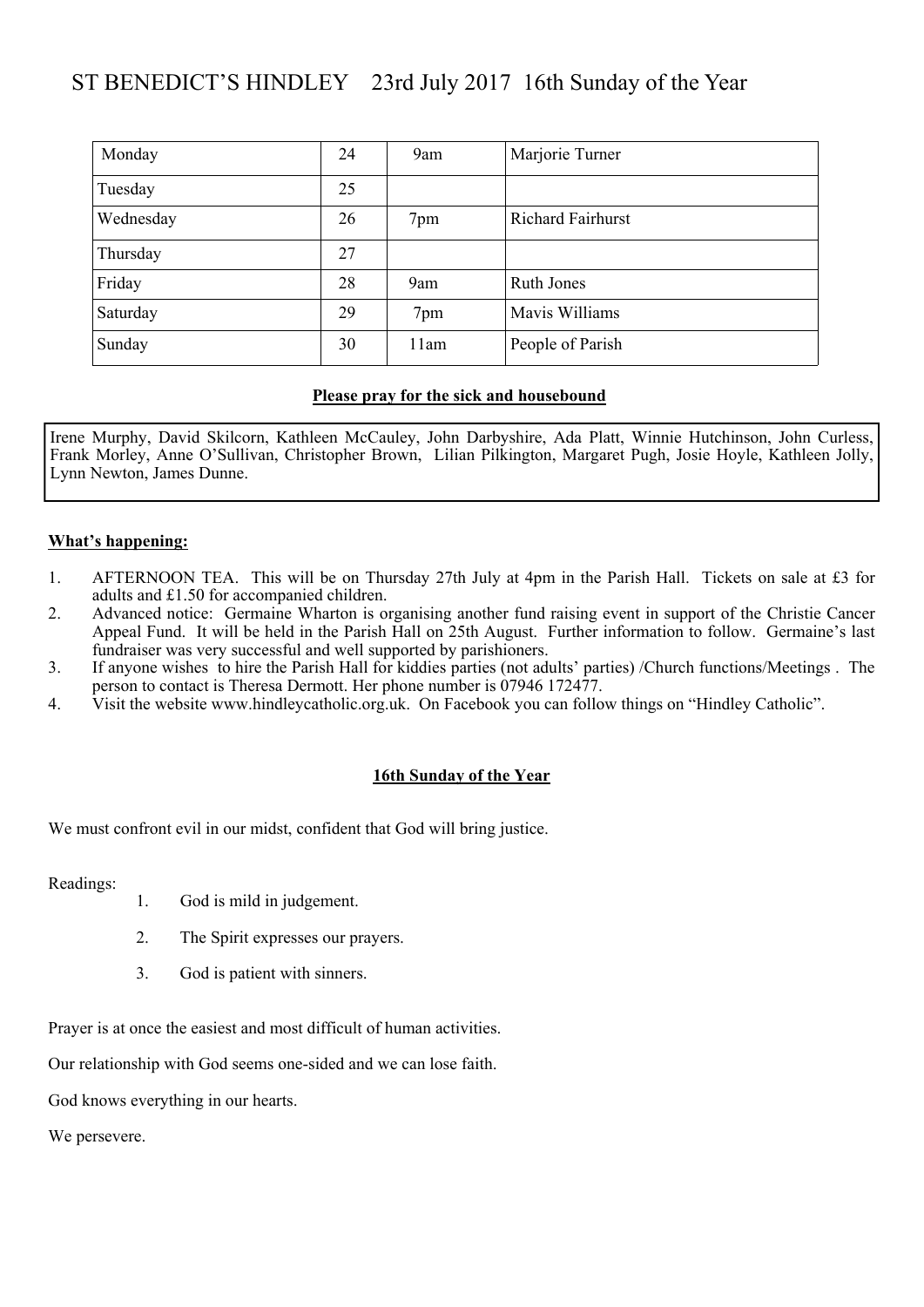### ST BENEDICT'S HINDLEY 17th Sep 2017 24th Sunday of the Year

| Monday    | 18 |      |                        |
|-----------|----|------|------------------------|
| Tuesday   | 19 |      |                        |
| Wednesday | 20 | 7pm  | Marjorie Turner        |
| Thursday  | 21 |      |                        |
| Friday    | 22 | 9am  | Mavis Williams         |
| Saturday  | 23 | 7pm  | Elizabeth Featherstone |
| Sunday    | 24 | 11am | People of Parish       |

#### **Please pray for the sick and housebound**

Irene Murphy, David Skilcorn, Kathleen McCauley, John Darbyshire, Ada Platt, Winnie Hutchinson, John Curless, Frank Morley, Anne O'Sullivan, Christopher Brown, Lilian Pilkington, Margaret Pugh, Josie Hoyle, Kathleen Jolly, Lynn Newton, James Dunne.

**Lately Dead:** Robert Vincent Marrow R.I.P. Funeral Service at 12.15pm Thursday 21st Sep.

#### **What's happening:**

- 1. Father Joe will be back from holiday this week. Many thanks to Father Jolly for looking after us so well.
- 2. The CAFOD collection for August was £99.55 which includes one generous donation. Thank You.
- 3. There are some little bottles of water from Lourdes at the back of Church. If you would like one or know of someone housebound who might like one, please take one. (No charge). There are also a few leaflets explaining the significance of Lourdes water.
- 4. A big thank you to Helen Halliwell for doing the weekly newsletter whilst I've been away. Kath Holden 5. Thank you to Hindley & Westhoughton traders who donated money, vouchers and prizes to help make to
- Thank you to Hindley & Westhoughton traders who donated money, vouchers and prizes to help make the Christie Charity Event a great success. Thank you to St Benedict's for the use of the Parish Hall facilities and help on the evening. The total raised was £677.20p. Thank you to all...Germaine and Shauna Wharton.
- 6. If anyone wishes to hire the Parish Hall for kiddies parties (not adults' parties) /Church functions/Meetings . The person to contact is Theresa Dermott. Her phone number is 07946 172477.
- 7. Visit the website www.hindleycatholic.org.uk. On Facebook you can follow things on "Hindley Catholic".

#### **24th Sunday of the Year**

As we celebrate the mercy of God, let us nurture compassion and reconciliation in our own lives.

Readings:

- 1. Mercy and forgiveness are found in God's faithful followers.
- 2. Alive or dead we belong to the Lord.
- 3. The parable of the unmerciful servant urges forgiveness and mercy.

St. Paul leaves us in no doubt: we cannot but influence each other.

Let us influence each other well.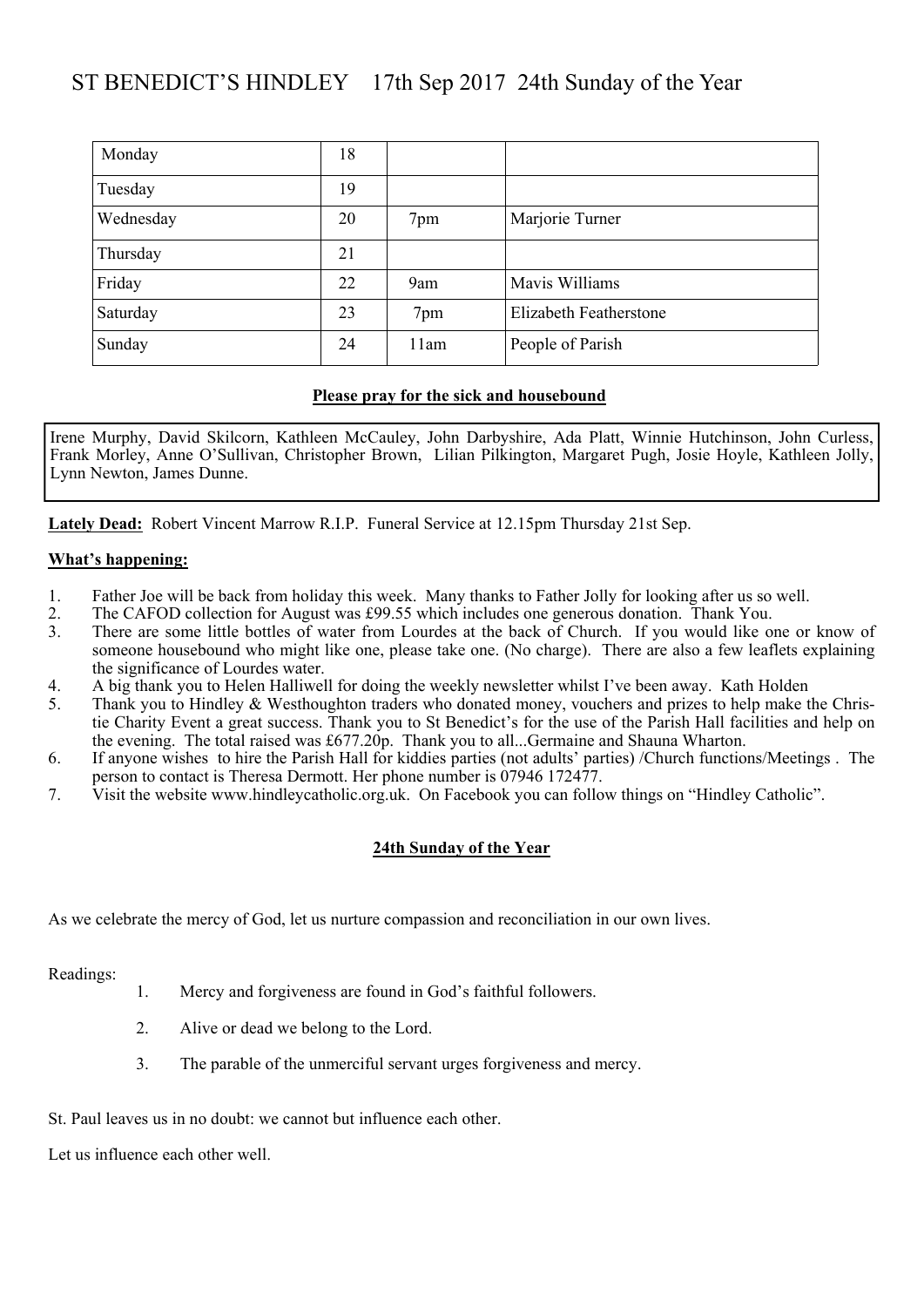## ST BENEDICT'S HINDLEY 1st Oct 2017 26th Sunday of the Year

| Monday    | $\overline{2}$ | 9am  | Teresa Meadows            |
|-----------|----------------|------|---------------------------|
| Tuesday   | 3              |      |                           |
| Wednesday | $\overline{4}$ | 7pm  | Henry & Elizabeth Whittle |
| Thursday  | 5              |      |                           |
| Friday    | 6              | 9am  | Alan Liptrott             |
| Saturday  | 7              | 7pm  | People of Parish          |
| Sunday    | 8              | 11am | Bernard & Gary King       |

#### **Please pray for the sick and housebound**

Irene Murphy, David Skilcorn, Kathleen McCauley, John Darbyshire, Ada Platt, Winnie Hutchinson, John Curless, Frank Morley, Anne O'Sullivan, Christopher Brown, Lilian Pilkington, Margaret Pugh, Josie Hoyle, Kathleen Jolly, Lynn Newton, James Dunne.

#### **What's happening:**

- 1. There will be a retiring collection this weekend for the Barnabus Society.<br>2. **CAFOD:** Harvest Fast Dav is Friday 6th October.
- **CAFOD:** Harvest Fast Day is Friday 6th October. This Harvest Fast Day we are standing with Edelmira, a farmer in El Salvador as she works to sustain her family with good crops and harvest. With your help CAFOD is giving her fruit trees, training and strong seeds. As always whatever you choose to give will make a huge difference. Thank you.
- 3. If anyone wishes to hire the Parish Hall for kiddies parties (not adults' parties) /Church functions/Meetings, the person to contact is Theresa Dermott. Her phone number is 07946 172477.
- 4. Visit the website www.hindleycatholic.org.uk. On Facebook you can follow things on "Hindley Catholic".

#### **26th Sunday of the Year**

Rather alarming Gospel passage.

Tax-collectors and prostitutes may be entering heaven before us.

Readings:

- 1. The Lord's ways are fair and just.
- 2. Though Christ was in the form of God, he emptied himself.
- 3. Two sons, one eventually obeys his father; the other doesn't.

God desires the conversion of a sinner.

His love for sinful humanity impels God to become like us in Christ.

The parable of the two sons who had conversions: one to obedience, one to disobedience.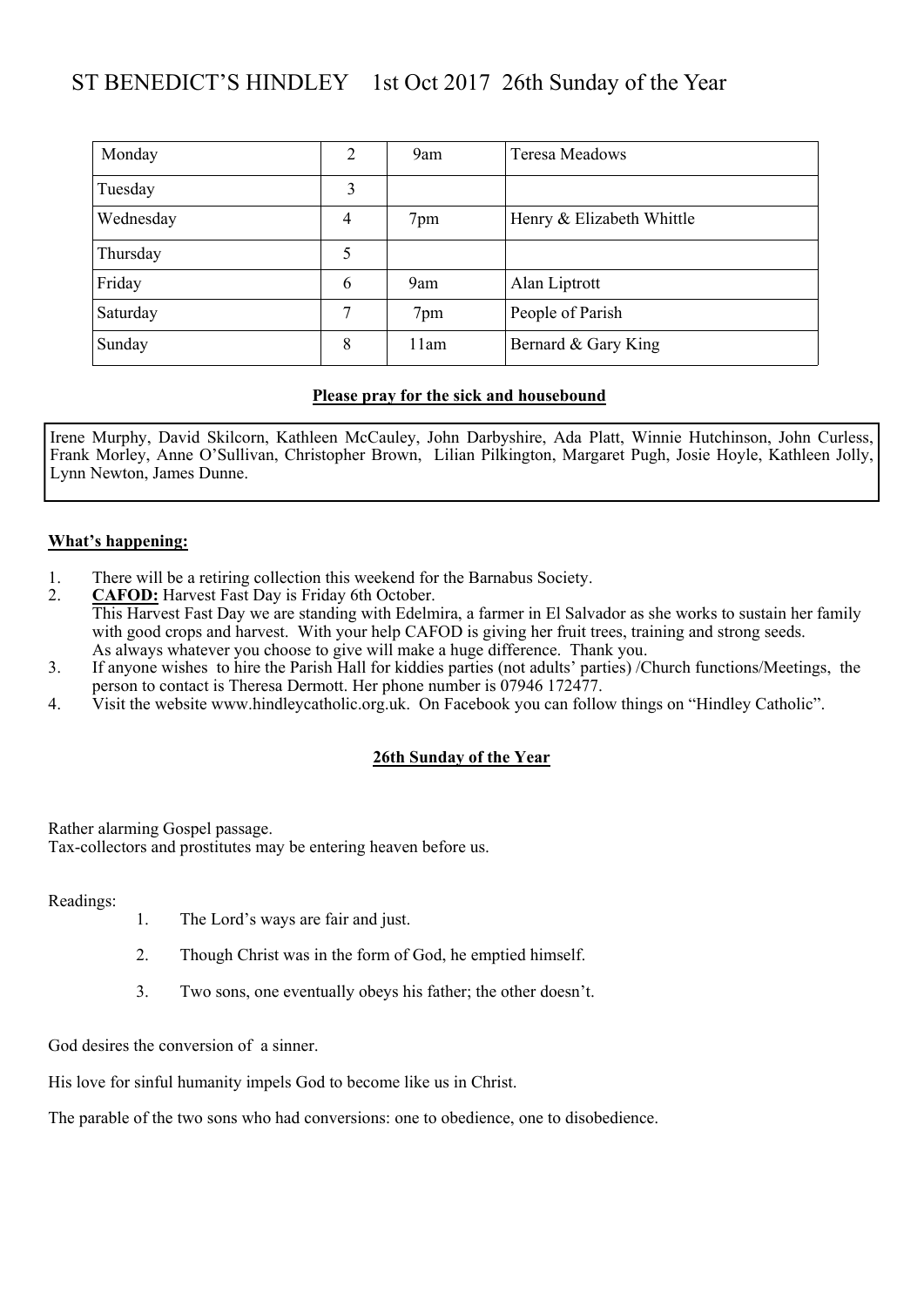## ST BENEDICT'S HINDLEY 8th Oct 2017 27th Sunday of the Year

| Monday    | 9  | 9am  | Marjorie Turner  |
|-----------|----|------|------------------|
| Tuesday   | 10 |      |                  |
| Wednesday | 11 | 7pm  | Winnie Gavin     |
| Thursday  | 12 |      |                  |
| Friday    | 13 | 9am  | Clifford Wilcock |
| Saturday  | 14 | 7pm  | People of Parish |
| Sunday    | 15 | 11am | Nicola           |

#### **Please pray for the sick and housebound**

Irene Murphy, David Skilcorn, Kathleen McCauley, John Darbyshire, Ada Platt, Winnie Hutchinson, John Curless, Frank Morley, Anne O'Sullivan, Christopher Brown, Lilian Pilkington, Margaret Pugh, Josie Hoyle, Kathleen Jolly, Lynn Newton, James Dunne.

#### **What's happening:**

- 1. Our choir is very small in number and particularly so at Midnight Mass on Christmas Eve. Would anyone care to help out please? The service commences with carols and the blessing of the Crib before Mass. It is a lovely way to start our Christmas celebrations. If you are willing to help please see Kath Holden; there's plenty time to think about it!
- 2. It's also the time of year again to hopefully produce a Parish Magazine in Advent. If you have any articles or suggestions, they would be most welcome. See Kath Holden.
- 3. If anyone wishes to hire the Parish Hall for kiddies parties (not adults' parties) /Church functions/Meetings, the person to contact is Theresa Dermott. Her phone number is 07946 172477.
- 4. Visit the website www.hindleycatholic.org.uk. On Facebook you can follow things on "Hindley Catholic".

#### **27th Sunday of the Year**

The story about the vineyard is about the world of power and struggles. The Lord invites us to faithfulness.

Readings:

- 1. God's people, the Lord's own vineyard, prove unfaithful.
- 2. Paul urges us to persevere in goodness.
- 3. Jesus confronts his enemies with their murderous intentions.

Though chained, Paul is rejoicing that he has found Christ in his life.

He is full of joy.

He wants us to be the same.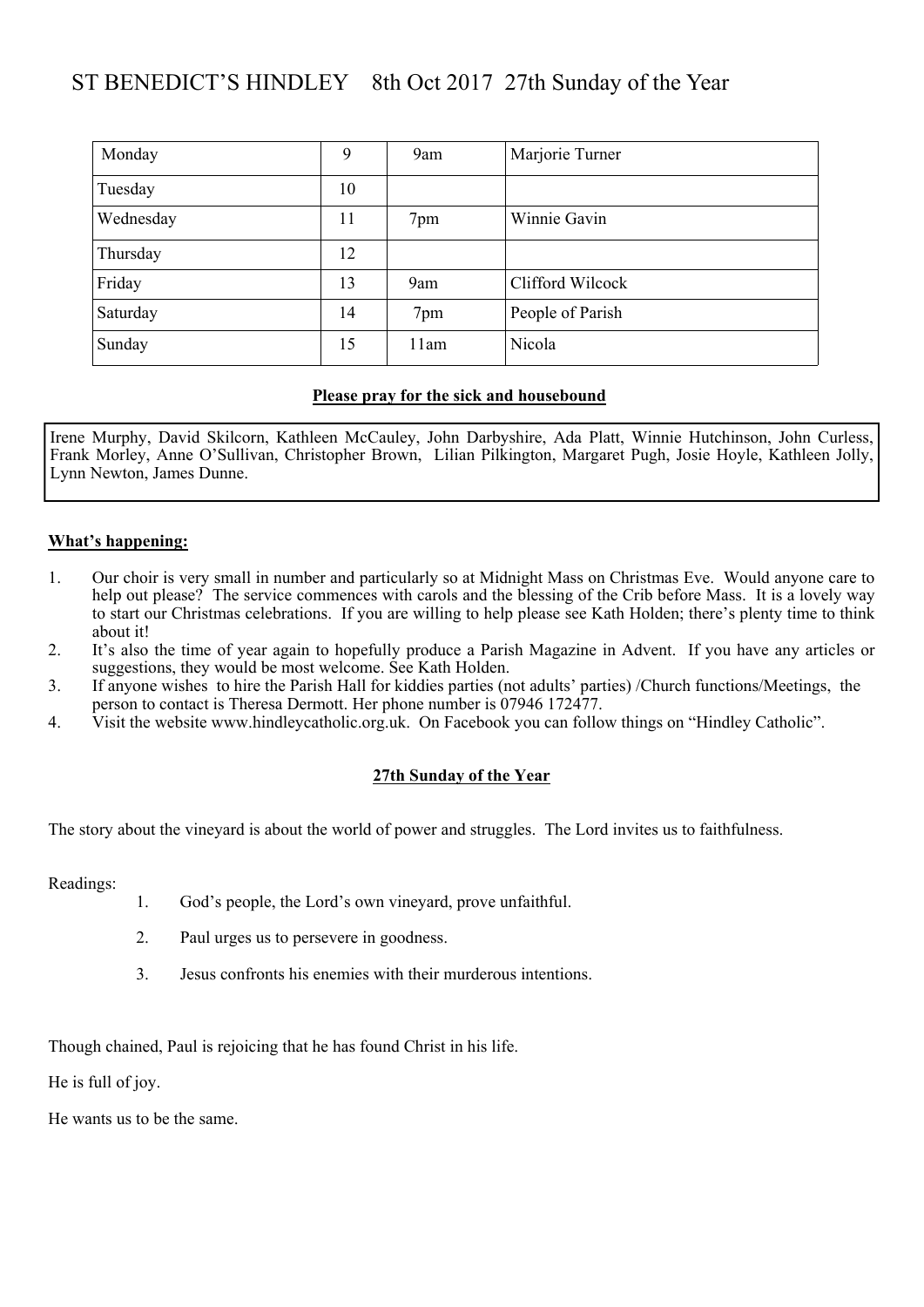## ST BENEDICT'S HINDLEY 15th Oct 2017 28th Sunday of the Year

| Monday    | 16 | 9am  | People of Parish         |
|-----------|----|------|--------------------------|
| Tuesday   | 17 |      |                          |
| Wednesday | 18 |      |                          |
| Thursday  | 19 |      |                          |
| Friday    | 20 | 9am  | Tommie & Annie Barrett   |
| Saturday  | 21 | 7pm  | Patricia Dickenson       |
| Sunday    | 22 | 11am | Arthur & Elizabeth Rigby |

#### **Please pray for the sick and housebound**

Irene Murphy, David Skilcorn, Kathleen McCauley, John Darbyshire, Ada Platt, Winnie Hutchinson, John Curless, Frank Morley, Anne O'Sullivan, Christopher Brown, Lilian Pilkington, Margaret Pugh, Josie Hoyle, Kathleen Jolly, Lynn Newton, James Dunne, Ray Gaskell.

#### **Lately Dead:** Tom Isherwood R.I.P. **What's happening:**

- 1. I will not be here for Mass on Wednesday.
- 2. CAFOD. You may have seen that DEC (Disasters Emergency Committee) appeal has been launched in response to the Rohingya crisis in Bangladesh's Cox Bazaar District. CAFOD is a member of DEC so a proportion of money raised from the Harvest Fast Day will be sent for this appeal and used for the crisis. You can, if you wish, donate direct to CAFOD at cafod.org.uk/RohingyaCrisis or by calling 0808 5858 885. Also in the usual way with our CAFOD envelopes at the back of the Church.
- 3. PRAYER WRITTEN BY TREVOR STOCTON—CAFOD VOLUNTEER. Loving Father, there are many desperate needs of people in our world today. We pray for all people who are suffering but especially at this time the refugee Rohingya people of Myanmar and their hosts in Bangladesh who are struggling to meet their needs; we pray for our partners in Caritas Bangladesh and all those who are experiencing the desperate conditions; we pray for a generous response from people of goodwill and for an end to the suffering. Amen.
- 4. Our choir is very small in number and particularly so at Midnight Mass on Christmas Eve. Would anyone care to help out please? The service commences with carols and the blessing of the Crib before Mass. It is a lovely way to start our Christmas celebrations. If you are willing to help please see Kath Holden; there's plenty time to think about it!
- 5. It's also the time of year again to hopefully produce a Parish Magazine in Advent. If you have any articles or suggestions, they would be most welcome. See Kath Holden.
- 6. If anyone wishes to hire the Parish Hall for kiddies parties (not adults' parties) /Church functions/Meetings, the person to contact is Theresa Dermott. Her phone number is 07946 172477.
- 7. Visit the website www.hindleycatholic.org.uk. On Facebook you can follow things on "Hindley Catholic".

#### **28th Sunday of the Year**

The Kingdom of Heaven is like a wedding feast to which the Lord invites us. Because he loves us.

Readings:

- 1. Isaiah recounts what God has done for us.<br>2. In hardship Paul knows he will be given st
- In hardship Paul knows he will be given strength.
- 3. The wedding feast is ready.

Chained and restricted Paul rejoices that he has found the Lord.

Jesus is his life.

He wants us to be the same in Christ Jesus.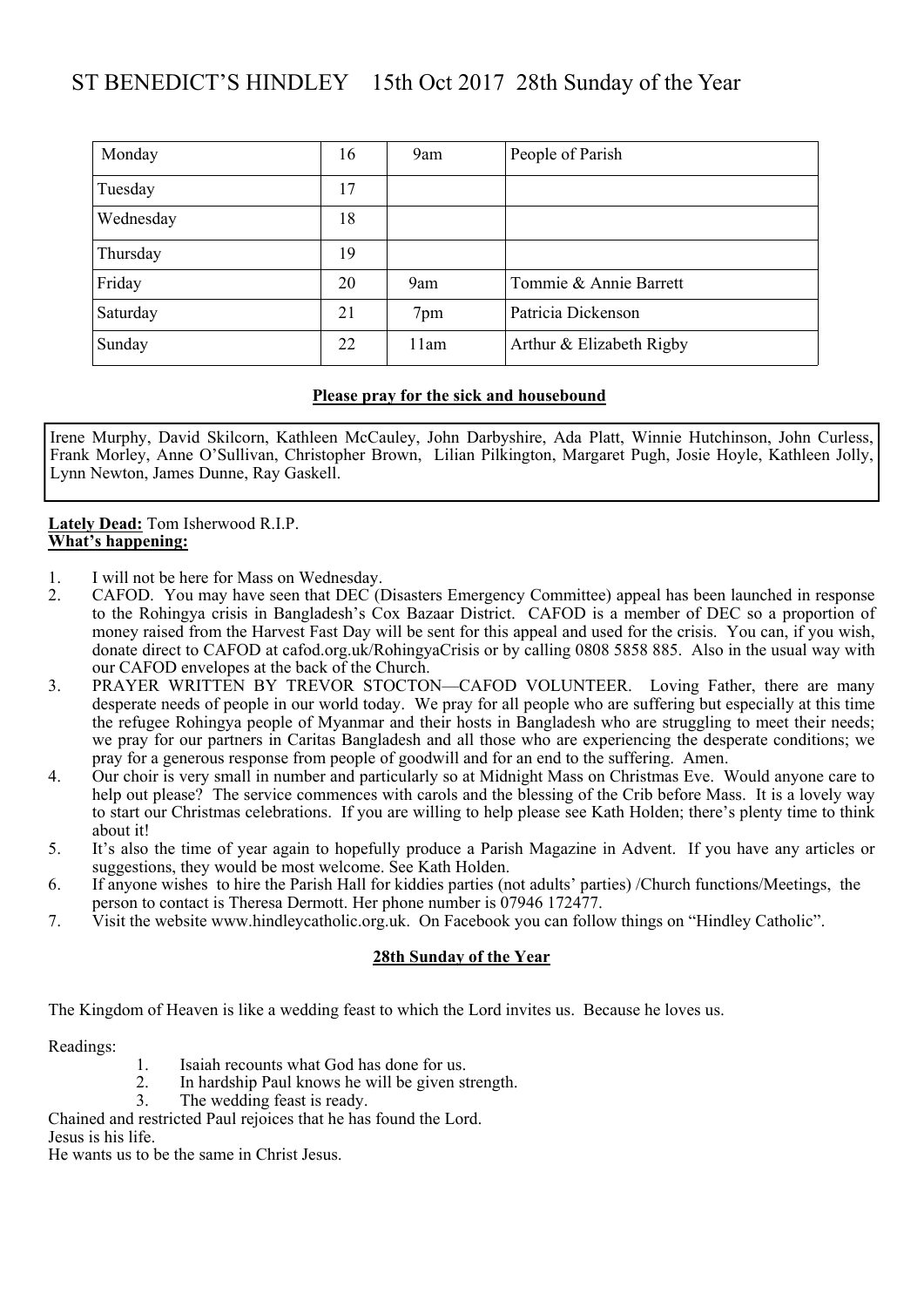## ST BENEDICT'S HINDLEY 29th Oct 2017 30th Sunday of the Year

| Monday                         | 30 | 9am       | Margaret Heaps                 |
|--------------------------------|----|-----------|--------------------------------|
| Tuesday                        | 31 | 7pm       | Vigil Mass Ian Peter Wilkinson |
| Wednesday<br><b>ALL SAINTS</b> |    | $12$ noon | John Ince                      |
| Thursday<br><b>ALL SOULS</b>   | 2  | $12$ noon | Joe Kelly                      |
| Friday                         | 3  | 9am       | Matthew $&$ Lisa Downing       |
| Saturday                       | 4  | 7pm       | People of Parish               |
| Sunday                         | 5  | 11am      | Joe Kelly                      |

#### **Please pray for the sick and housebound**

Irene Murphy, David Skilcorn, Kathleen McCauley, John Darbyshire, Ada Platt, Winnie Hutchinson, John Curless, Frank Morley, Anne O'Sullivan, Christopher Brown, Lilian Pilkington, Margaret Pugh, Josie Hoyle, Kathleen Jolly, Lynn Newton, James Dunne, Ray Gaskell.

#### **What's happening:**

- 1. **Information:** Preparation is underway for the erection of a memorial for the Springs Pit disaster 150 years ago. It will be held in All Saints graveyard which was Hindley Cemetery at that time. You will find all the information concerning the disaster and the memorial in the forthcoming Parish Magazine.
- 2. NOTE MASS TIMES ALL SAINTS IS A HOLY DAY.
- 3. **APF MILL HILL (Red Boxes)** Would collectors and box holders please take their magazines from the back of church. Thank you.
- 4. The Fund Raising Group are organising a Christmas Raffle to help offset the high winter bills for the Church. We again ask for your generosity as we will be collecting prizes during November. The usual collection box will be at the back of Church. Bottles, chocolates, speciality biscuits, Christmas gifts and decorations. The first prize will be a Luxury Hamper of Christmas foods etc.
- 5. Closing date for articles for the Parish Magazine is Sunday 5th November. See Kath Holden.
- 6. If anyone wishes to hire the Parish Hall for kiddies parties (not adults' parties) /Church functions/Meetings, the person to contact is Theresa Dermott. Her phone number is 07946 172477.
- 7. Visit the website www.hindleycatholic.org.uk. On Facebook you can follow things on "Hindley Catholic".

#### **30th Sunday of the Year**

We pray that our lives will bear witness to the world that Jesus came to establish, the Kingdom of God.

Readings:

- 1. The Lord hears the cry of the poor.
- 2. The Thessalonians are the great example to all Christians.
- 3. The greatest commandment of the Law.

The Thessalonians reacted with great joy when they heard the Good News of Jesus

Their example became contagious.

Leading to many converts.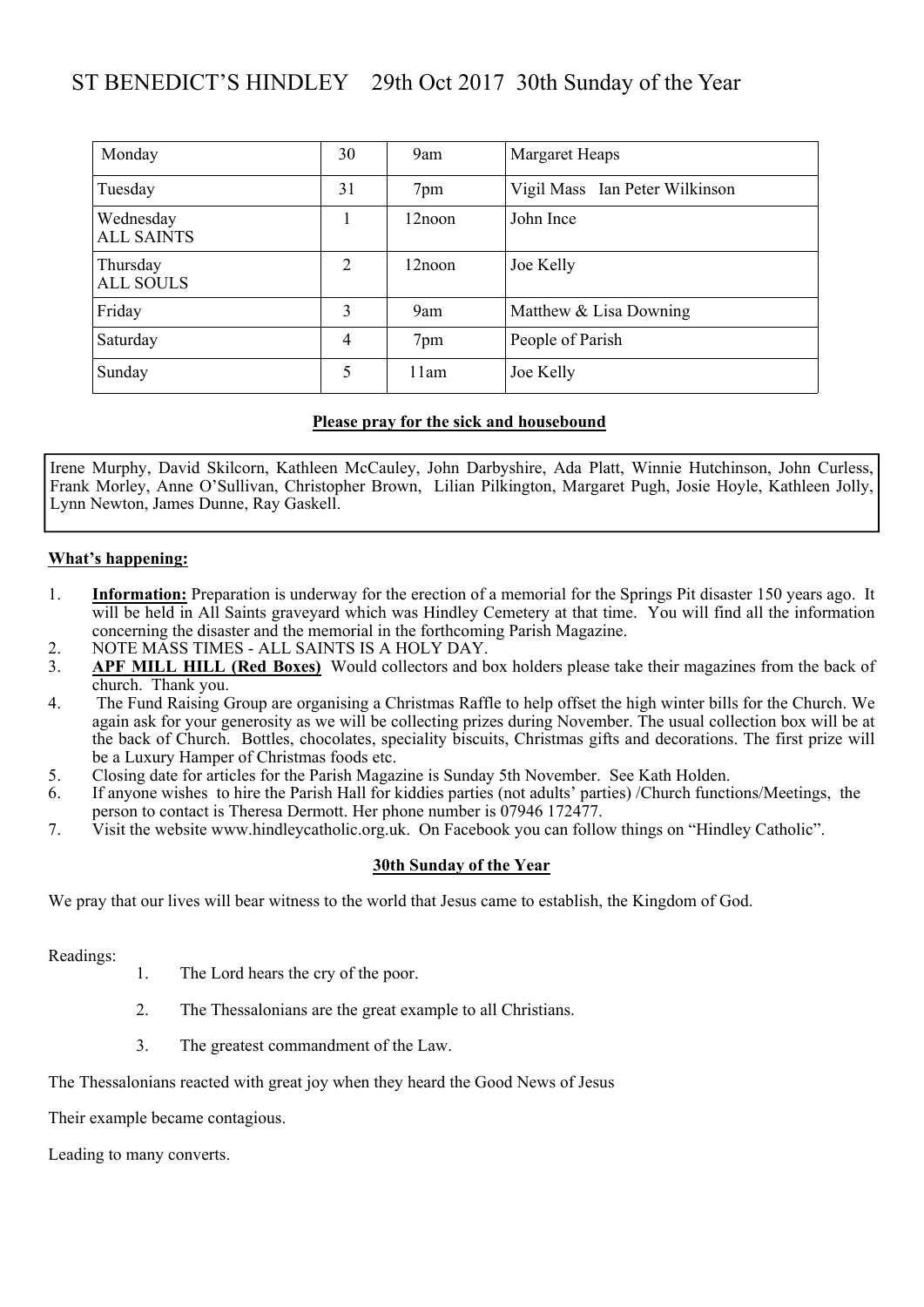| Monday    | 6  | 9am  | Philip Brynes    |
|-----------|----|------|------------------|
| Tuesday   | 7  |      |                  |
| Wednesday | 8  | 7pm  | Intention        |
| Thursday  | 9  |      |                  |
| Friday    | 10 | 9am  | Marjorie Turner  |
| Saturday  | 11 | 7pm  | Joe Devine       |
| Sunday    | 12 | 11am | People of Parish |

Irene Murphy, David Skilcorn, Kathleen McCauley, John Darbyshire, Ada Platt, Winnie Hutchinson, John Curless, Frank Morley, Anne O'Sullivan, Christopher Brown, Lilian Pilkington, Margaret Pugh, Josie Hoyle, Kathleen Jolly, Lynn Newton, James Dunne, Ray Gaskell.

#### **What's happening:**

- 1. **APF MILL HILL (Red Boxes)** Would collectors and box holders please take their magazines from the back of church. Thank you.
- 2. There is a meeting at 7.30pm in the Parish Hall for the Fund Raising Group this Monday, 6th November.
- 3. CAFOD Our Harvest Fast Day collection was £176.81. Thank you for your continued support.
- 4. The Fund Raising Group are organising a Christmas Raffle to help offset the high winter bills for the Church. We again ask for your generosity as we will be collecting prizes during November. The usual collection box will be at the back of Church. Bottles, chocolates, speciality biscuits, Christmas gifts and decorations. The first prize will be a Luxury Hamper of Christmas foods etc
- 5. If anyone wishes to hire the Parish Hall for kiddies parties (not adults' parties) /Church functions/Meetings, the person to contact is Theresa Dermott. Her phone number is 07946 172477.
- 6. Visit the website www.hindleycatholic.org.uk. On Facebook you can follow things on "Hindley Catholic".

#### **31st Sunday of the Year**

God is the Father of us all. Believing this we live our lives in love for one another.

Readings:

- 1. Those in authority must not betray their trust.
- 2. The Gospel is a living message from God.
- 3. Live as servants to one another.

The tender words used by Paul, mother, protector, love, remind us of the openness of the people to the message of faith.

It is a living power among their community of Christians.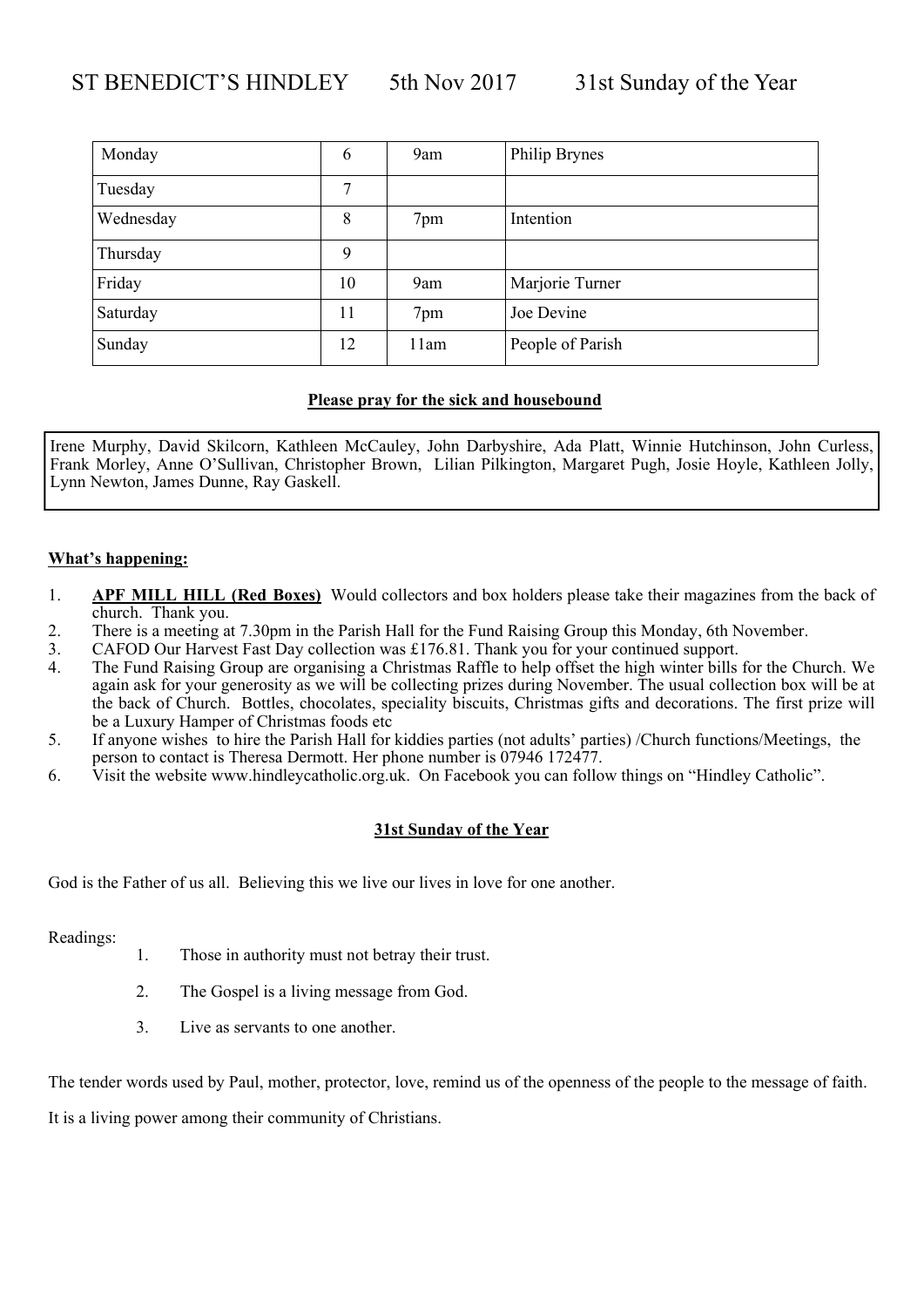| Monday    | 13 | 9am  | Teresa Meadows         |
|-----------|----|------|------------------------|
| Tuesday   | 14 |      |                        |
| Wednesday | 15 | 7pm  | <b>Agnes Armstrong</b> |
| Thursday  | 16 |      |                        |
| Friday    | 17 | 9am  | Matthew & Lisa Downing |
| Saturday  | 18 | 7pm  | Patricia Dickinson     |
| Sunday    | 19 | 11am | People of Parish       |

Irene Murphy, David Skilcorn, Kathleen McCauley, John Darbyshire, Ada Platt, Winnie Hutchinson, John Curless, Frank Morley, Anne O'Sullivan, Christopher Brown, Lilian Pilkington, Margaret Pugh, Josie Hoyle, Kathleen Jolly, Lynn Newton, James Dunne, Ray Gaskell.

#### **What's happening:**

- 1. The Fund Raising Group are organising a Christmas Raffle to help offset the high winter bills for the Church. We again ask for your generosity as we will be collecting prizes during November. The usual collection box will be at the back of Church. Bottles, chocolates, speciality biscuits, Christmas gifts and decorations. The first prize will be a Luxury Hamper of Christmas foods etc
- 2. If anyone wishes to hire the Parish Hall for kiddies parties (not adults' parties) /Church functions/Meetings, the person to contact is Theresa Dermott. Her phone number is 07946 172477.
- 3. Visit the website www.hindleycatholic.org.uk. On Facebook you can follow things on "Hindley Catholic".

#### **32nd Sunday of the Year**

The Lord invites us to stay awake and prepare for the banquet of eternal life.

Readings:

- 1. God's wisdom is not distant.
- 2. The Lord will come from heaven to take us with him.
- 3. The wise prepare for the Lord's coming.

The early Christians had a certain hope.

The death and resurrection of Jesus is the insight into the promise of eternal life.

What they believed is what we have as our hope today.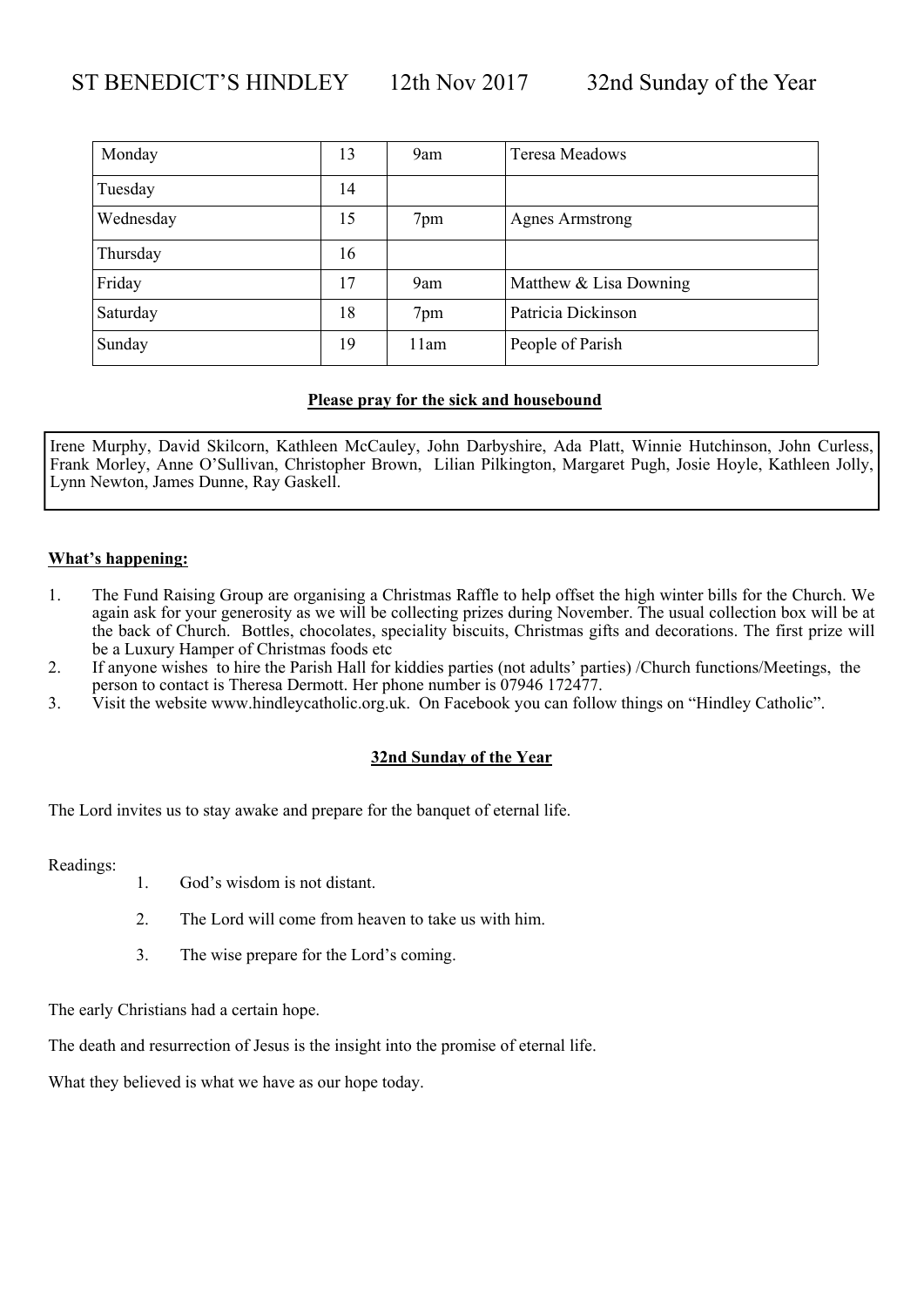| Monday    | 20 | 9am  | David Rees Jones |
|-----------|----|------|------------------|
| Tuesday   | 21 |      |                  |
| Wednesday | 22 | 7pm  | Alice Swift      |
| Thursday  | 23 |      |                  |
| Friday    | 24 | 9am  | Eric Unsworth    |
| Saturday  | 25 | 7pm  | People of Parish |
| Sunday    | 26 | 11am | Bernard King     |

Irene Murphy, David Skilcorn, Kathleen McCauley, John Darbyshire, Ada Platt, Winnie Hutchinson, John Curless, Frank Morley, Anne O'Sullivan, Christopher Brown, Lilian Pilkington, Margaret Pugh, Josie Hoyle, Kathleen Jolly, Lynn Newton, James Dunne, Ray Gaskell.

#### **What's happening:**

- 1. Thank you for the donations of prizes for the Christmas Raffle that we have received so far. The collection box will remain at the back of Church until the end of November.. Bottles, chocolates, speciality biscuits, Christmas gifts and decorations. The first prize will be a Luxury Hamper of Christmas foods etc.
- 2. The Parish Magazine will be on sale next weekend. Price 50p.
- 3. If anyone wishes to hire the Parish Hall for kiddies parties (not adults' parties) /Church functions/Meetings, the person to contact is Theresa Dermott. Her phone number is 07946 172477.
- 4. Visit the website www.hindleycatholic.org.uk. On Facebook you can follow things on "Hindley Catholic".

#### **33rd Sunday of the Year**

God does not make unnecessary demands.

We are asked to do no more than use what we have been given.

Readings:

- 1. Virtue entails doing what we are supposed to be doing.
- 2. We need not fear what lies ahead.
- 3. People are rewarded for using what they have been given.

St Paul tells us not to worry about the date of Christ's second coming.

But to live as though he could come at any moment.

We are children of the light, we do not belong to the darkness.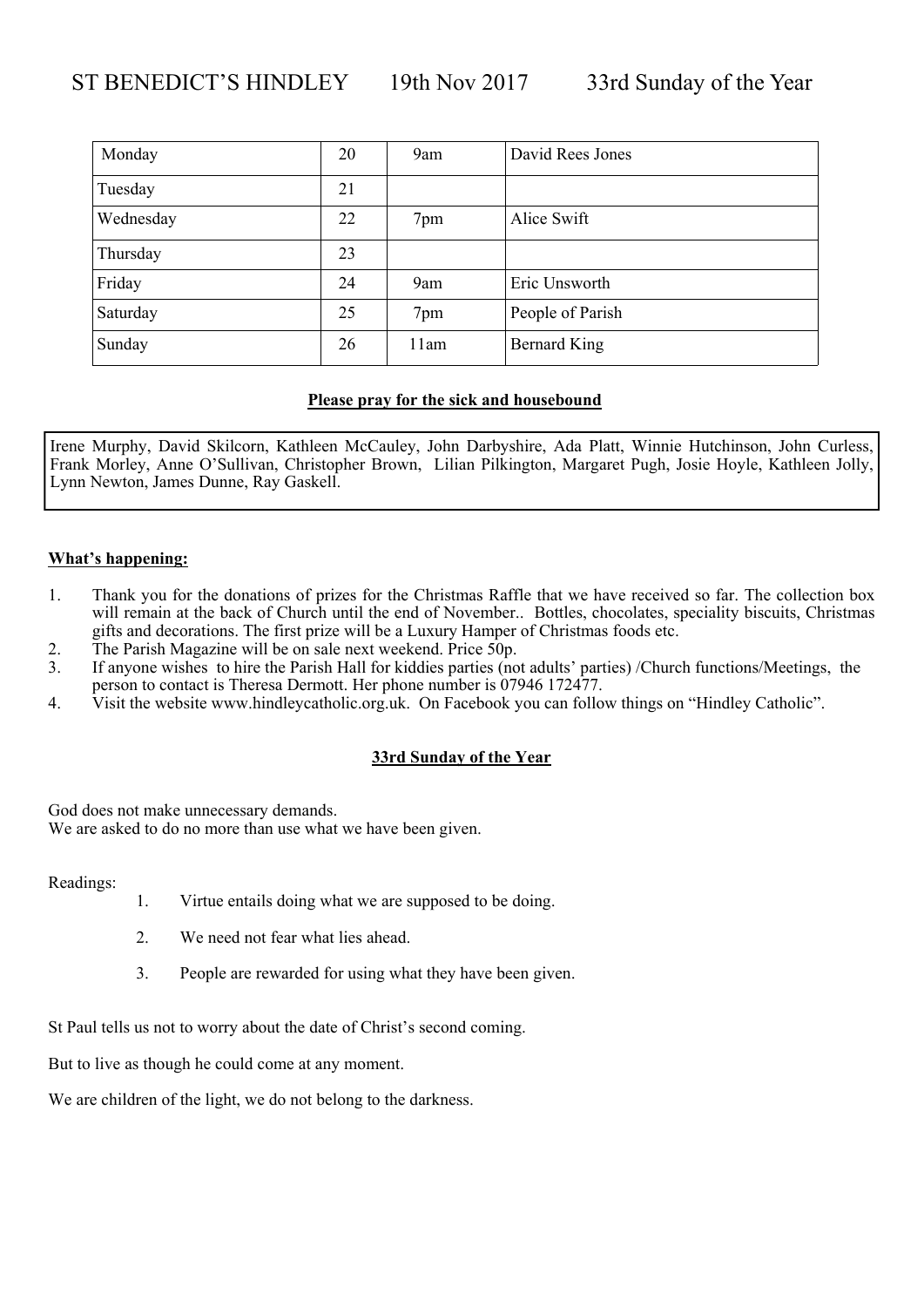| Monday    | 4  |      |                  |
|-----------|----|------|------------------|
| Tuesday   | 5  |      |                  |
| Wednesday | 6  | 7pm  | Milton France    |
| Thursday  | 7  |      |                  |
| Friday    | 8  | 9am  | People of Parish |
| Saturday  | 9  | 7pm  | Josie Hoyle      |
| Sunday    | 10 | 11am | Eileen Wharton   |

Irene Murphy, David Skilcorn, Kathleen McCauley, John Darbyshire, Ada Platt, Winnie Hutchinson, John Curless, Frank Morley, Anne O'Sullivan, Christopher Brown, Lilian Pilkington, Margaret Pugh, Josie Hoyle, Kathleen Jolly, Lynn Newton, James Dunne, Ray Gaskell.

#### **What's happening:**

- 1. No Mass on Monday, appointment.
- 2. Friday is the feast of the Immaculate Conception.<br>3. Tickets are on sale for this weekend for the Christ
- Tickets are on sale for this weekend for the Christmas Raffle, also for the following 2 weekends. The main prizes will be on display on the last weekend of sales and the draw will take place on Monday 18th December. Please remember to put a contact phone number on your ticket counterfoil to aid distribution of prizes. Again we ask for your support.
- 4. If anyone wishes to hire the Parish Hall for kiddies parties (not adults' parties) /Church functions/Meetings, the person to contact is Theresa Dermott. Her phone number is 07946 172477.
- 5. Visit the website www.hindleycatholic.org.uk. On Facebook you can follow things on "Hindley Catholic".

#### **1st Sunday of Advent**

At the beginning of Advent, God calls us to a new level of spiritual attentiveness.

Readings:

- 1. A wayward people call out in despair for God's presence.
- 2. Thanks for all the graces bestowed upon us in Christ.
- 3. Jesus reminds us to be vigilant for we do not know when he will return.

Paul gives thanks for good teachers and leaders who have enriched the community.

We all need to be prepared for the coming of Christ.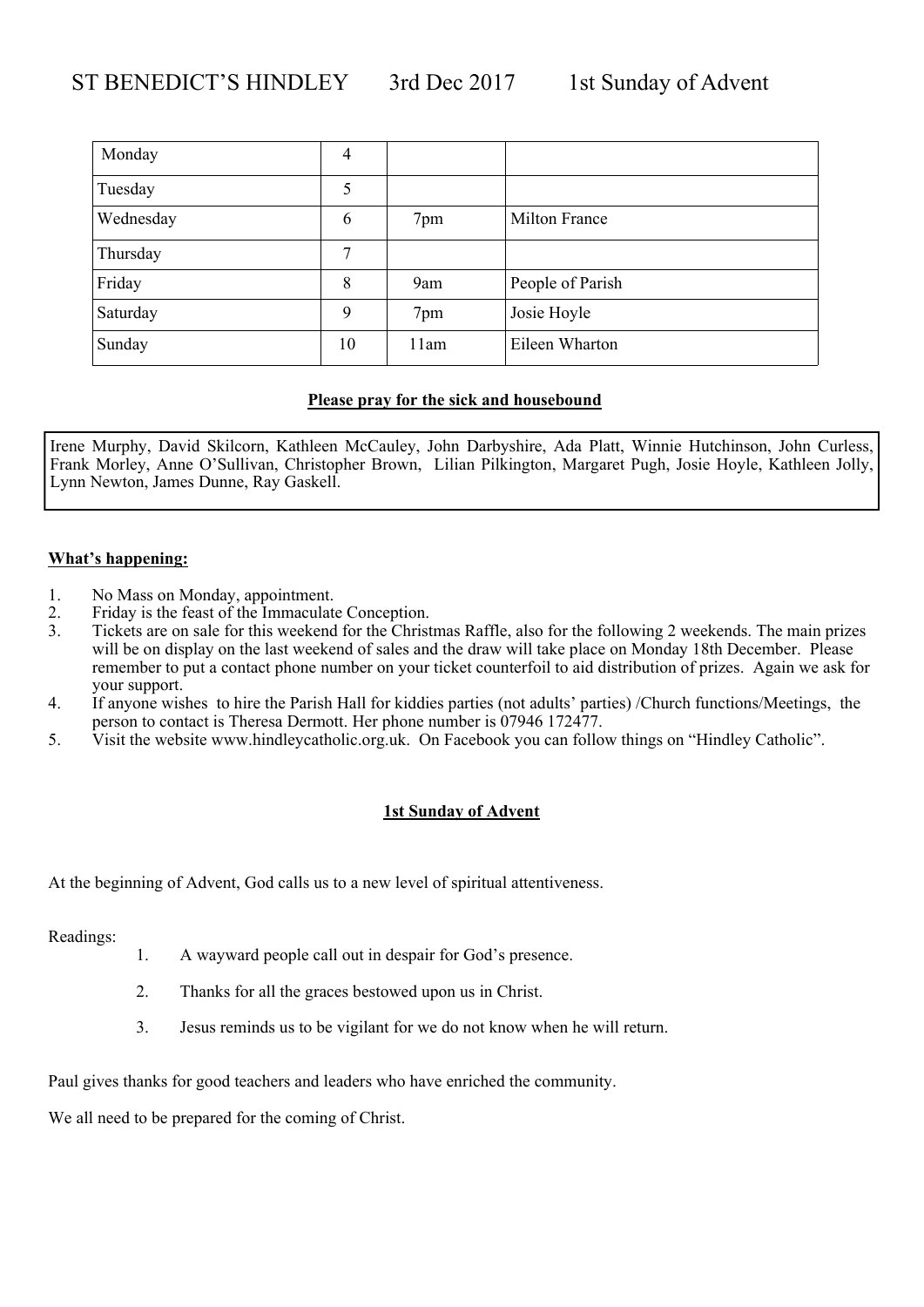| Monday    | 11 | 9am  | Private Intention      |
|-----------|----|------|------------------------|
| Tuesday   | 12 |      |                        |
| Wednesday | 13 | 7pm  | Nora Hennaghen         |
| Thursday  | 14 |      |                        |
| Friday    | 15 | 9am  | George & Philip Brynes |
| Saturday  | 16 | 7pm  | Mary Heaton            |
| Sunday    | 17 | 11am | Special Intention      |

Irene Murphy, David Skilcorn, Kathleen McCauley, John Darbyshire, Ada Platt, Winnie Hutchinson, John Curless, Frank Morley, Anne O'Sullivan, Christopher Brown, Lilian Pilkington, Margaret Pugh, Josie Hoyle, Kathleen Jolly, Lynn Newton, James Dunne, Ray Gaskell.

#### **What's happening:**

- 1. St. John Rigby Sixth Form College has recently received an award from Educate for being "the most inspirational 16-18 provider" from across Liverpool, Lancashire and Cheshire. This year also they became the highest performing Catholic sixth form college in the country for A level progress. Outstanding in every aspect of work from Ofsted and an award of Sixth Form College of the Year for the North of England.
- 2. CAFOD collection for November was £109.25. Thank You.
- 3. In preparation for the Eucharistic Congress 2018 and for Diocesan Synod 2020, Archbishop Malcolm has asked that a prayer be said after Communion at Masses during Advent. Please take a prayer card before Mass and join in the prayer. Please leave your card in the baskets at back of Church as you leave so they can be used at the next Mass.
- 4. APP MILL HILL RED BOXES: 2018 Calendars are now available for box holders and Christmas newsletters for collectors. Please collect from the table at back of Church. Thank you.
- 5. Meeting for Eucharistic Ministers at 6.30pm on Wednesday 13th December in the Presbytery.
- 6. Tickets are on sale this weekend and next for the Christmas Raffle. Please remember to put a contact phone number on your ticket counterfoil to aid distribution of prizes.
- 7. If anyone wishes to hire the Parish Hall for kiddies parties (not adults' parties) /Church functions/Meetings, the person to contact is Theresa Dermott. Her phone number is 07946 172477.
- 8. Visit the website www.hindleycatholic.org.uk. On Facebook you can follow things on "Hindley Catholic".

#### **2nd Sunday of Advent**

We give thanks for the healing and salvation that the Lord our God offers us in Jesus.

Readings:

- 1. The people are to prepare for the coming of the Lord.
- 2. God is patient, wanting nobody to be lost.
- 3. The beginning of the Good News. Jesus is the Son of God.

In Christ, God blesses us, chooses us, adopts us and brings us into hope and freedom.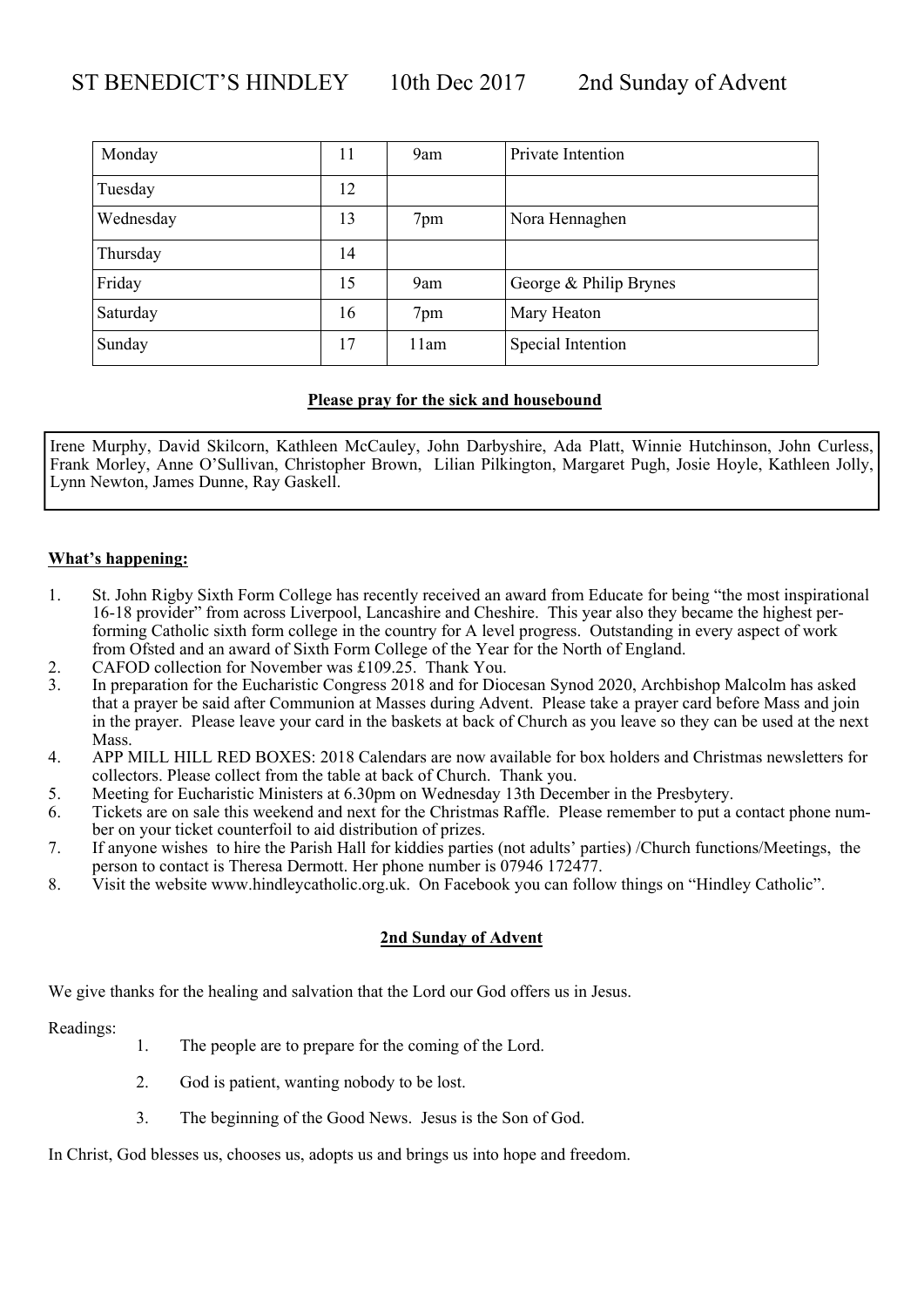ST BENEDICT'S HINDLEY 24th Dec 2017 4th Sunday of Advent

| Brian Rothwell |
|----------------|
|                |
|                |
|                |
|                |
|                |
|                |
|                |
|                |

#### **Please pray for the sick and housebound**

Irene Murphy, David Skilcorn, Kathleen McCauley, John Darbyshire, Ada Platt, Winnie Hutchinson, John Curless, Frank Morley, Anne O'Sullivan, Christopher Brown, Lilian Pilkington, Margaret Pugh, Josie Hoyle, Kathleen Jolly, Lynn Newton, James Dunne, Ray Gaskell, Joan Baines.

#### **What's happening:**

- 1. CAROL SERVICE 11,30pm MIDNIGHT MASS 12.00am MORNING MASS 11.00am MASS TIMES. HAVE A GOOD LOOK. WISH YOU ALL A HOLY AND HAPPY CHRISTMAS.
- 2. Thank You for supporting the Raffle. £300 was raised.
- 3. The Fund Raising Group would like to add their thanks to Father's. We were totally overwhelmed by the amount and quality of your donations and ticket buying. A list of winners, 35 in all, is on the glass doors at the back of Church.
- 4. CAFOD This year our special gift to CAFOD bought on your behalf is a Medical Outreach Team. This life saving gift can help a team of medical professionals bring essential healthcare services to remote communities. Thank you again for your continued support.
- 5. If anyone wishes to hire the Parish Hall for kiddies parties (not adults' parties) /Church functions/Meetings, the person to contact is Theresa Dermott. Her phone number is 07946 172477.
- 6. Visit the website www.hindleycatholic.org.uk. On Facebook you can follow things on "Hindley Catholic".

#### **4th Sunday of Advent**

Jesus will be born into the House of David, but his Good News will be for everyone.

Readings:

- 1. David's kingdom will be protected, but he will not build the Temple.
- 2. Jesus' Good News to reach out to the pagans.
- 3. Mary is chosen and she consents.

Paul has a great fear: the people God had chosen seem to reject Christ.

His great hope: many others are accepting Christ.

God will one day draw them all together.